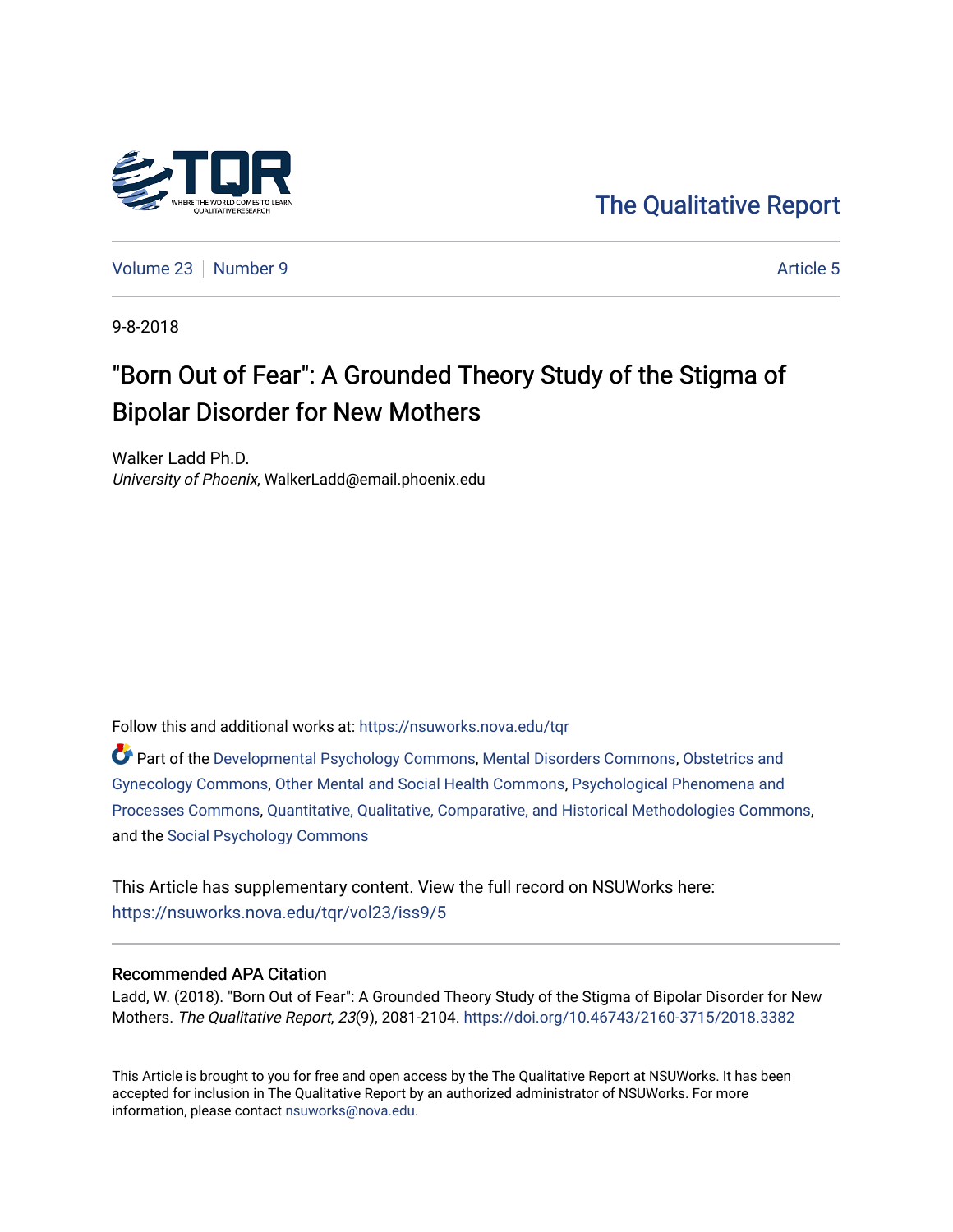# **Qualitative Research Graduate Certificate** Indulge in Culture Exclusively Online . 18 Credits **LEARN MORE**

### "Born Out of Fear": A Grounded Theory Study of the Stigma of Bipolar Disorder for New Mothers

#### **Abstract**

Childbirth is an established trigger for the onset of bipolar disorders (BD) in the postpartum period, causing significant pathology and disability. Research has shown that the stigma of mental illness for new mothers is a powerful obstacle to care, preventing women from accessing critical treatment and social support. However, the majority of research has examined the relationship between the stigma and postpartum depression, leaving a gap in knowledge regarding stigma and postpartum bipolar disorder. The problem addressed in this grounded theory study was the lack of knowledge regarding the stigma of a diagnosis of bipolar disorder (BD) in the first year postpartum. A theoretical sample of 15 women given a clinical diagnosis of a BD in the first year postpartum participated in one, 60-90-minute recorded interview using semi-structured questions. I analyzed typed interview transcripts using open, axial, and selective coding according to grounded theory methods. Emergent categories: Diagnosis, Experiencing Stigma, and Lack of Understanding revealed the relief in the initial diagnosis and the subsequent experience of stigma in the form of stigmatizing stereotypes, prejudicial attitudes and discrimination, and the development of the belief that stigma was caused by universal lack of understanding regarding BD. The core category of Born Out of Fear was identified. Selective coding confirmed that the stigma experienced by participants was consistent with existing models of stigma, with the exception that women did not describe their babies or other children as components of the experience of stigma. Increased understanding of the stigma of mental illness for new mothers creates pathways for future research.

#### Keywords

Stigma, Bipolar Disorder, Postpartum, Grounded Theory

#### Creative Commons License



This work is licensed under a [Creative Commons Attribution-Noncommercial-Share Alike 4.0 International](https://creativecommons.org/licenses/by-nc-sa/4.0/)  [License](https://creativecommons.org/licenses/by-nc-sa/4.0/).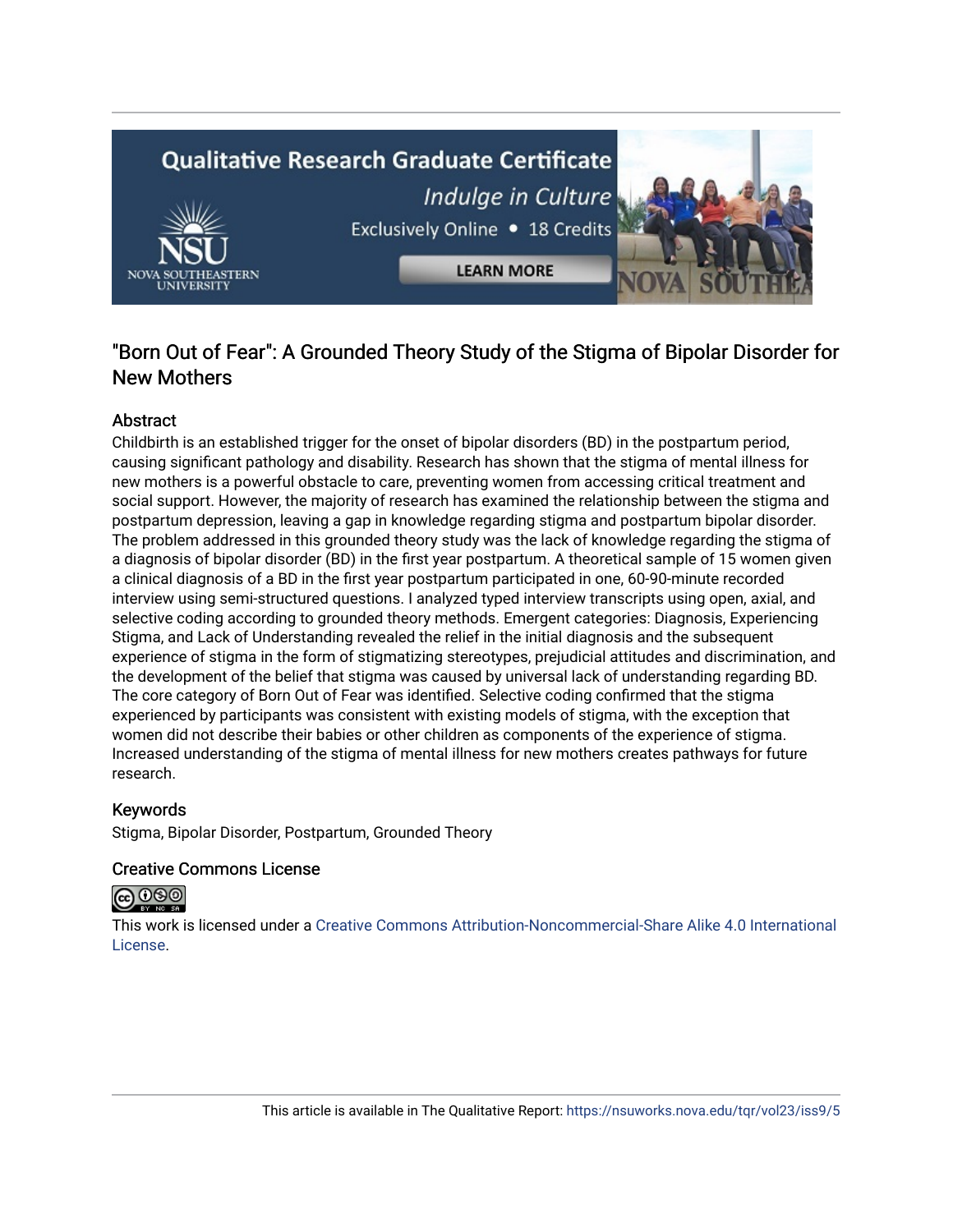

## **"Born Out of Fear": A Grounded Theory Study of the Stigma of Bipolar Disorder for New Mothers**

Walker Ladd University of Phoenix, Arizona, USA

*Childbirth is an established trigger for the onset of bipolar disorders (BD) in the postpartum period, causing significant pathology and disability. Research has shown that the stigma of mental illness for new mothers is a powerful obstacle to care, preventing women from accessing critical treatment and social support. However, the majority of research has examined the relationship between the stigma and postpartum depression, leaving a gap in knowledge regarding stigma and postpartum bipolar disorder. The problem addressed in this grounded theory study was the lack of knowledge regarding the stigma of a diagnosis of bipolar disorder (BD) in the first year postpartum. A theoretical sample of 15 women given a clinical diagnosis of a BD in the first year postpartum participated in one, 60-90-minute recorded interview using semistructured questions. I analyzed typed interview transcripts using open, axial, and selective coding according to grounded theory methods. Emergent categories: Diagnosis, Experiencing Stigma, and Lack of Understanding revealed the relief in the initial diagnosis and the subsequent experience of stigma in the form of stigmatizing stereotypes, prejudicial attitudes and discrimination, and the development of the belief that stigma was caused by universal lack of understanding regarding BD. The core category of Born Out of Fear was identified. Selective coding confirmed that the stigma experienced by participants was consistent with existing models of stigma, with the exception that women did not describe their babies or other children as components of the experience of stigma. Increased understanding of the stigma of mental illness for new mothers creates pathways for future research. Keywords: Stigma, Bipolar Disorder, Postpartum, Grounded Theory*

#### **Introduction**

Mental and behavioral disorders represent the fifth leading global cause of non-fatal burden of disease (World Health Organization [WHO], 2014). Between the years 2000 and 2012, an estimated 64 million Disability Adjusted Life Years (DALYs), or the sum of years of life lost (YLL), due to premature mortality was lost due to psychiatric illness, more than all forms of cancer, or other neurological disorders (WHO, 2002). Evidence demonstrates that women and girls have two times greater prevalence rates for mental illness compared to men or boys (Kessler et al., 2005). The occurrence of mental illness for women is most prominent during childbearing years, with depression as the leading cause of hospitalization after childbirth for women aged 18 to 44 in the United States (Jiang et al., 2002). Jiang et al. reported that in the year 2000, 205,000 women aged 18-44 were discharged from a hospital with a diagnosis of depression, which accounts for seven percent of all hospitalizations for women in this age group. Furthermore, prior research illustrates that most women with severe mental illness have children (Howard, Kumar, & Thornicroft, 2001). The epidemiological evidence regarding the connection between childbearing and the onset of psychiatric illness has been established.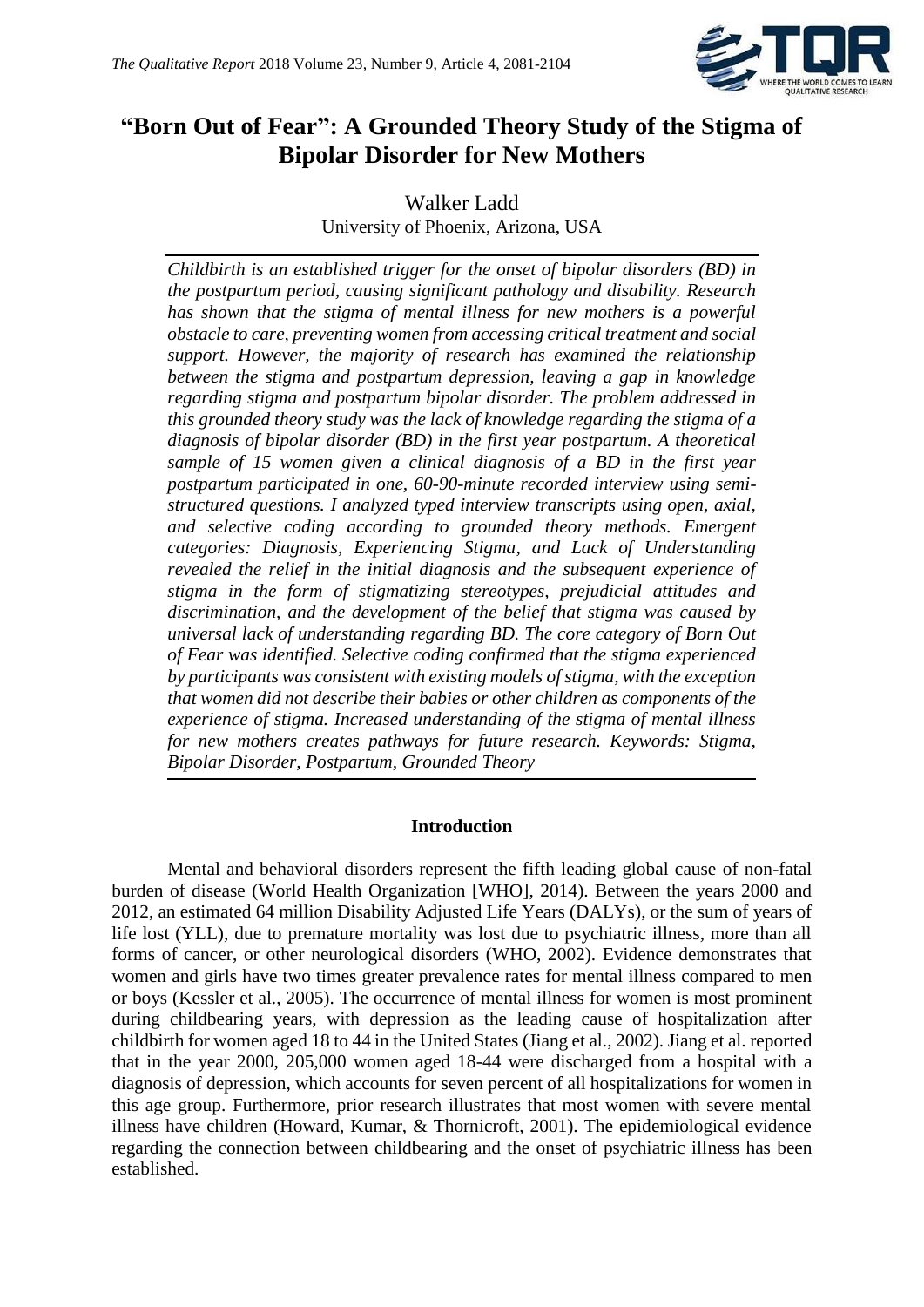Bipolar and related disorders are closely associated with perinatal onset, high prevalence, and significant impairment to mother and infant. Bipolar disorders present complex challenges for mothers and impairs a woman's health at many points throughout motherhood, presenting an increased risk of: hospitalization, suicidal ideation, and suicide attempt (Bilszta, Ericksen, Buist, & Milgrom, 2010; Dennis & Chung-Lee, 2006; Goodman, 2007). The disruption in health directly impacts the mother-child relationship across the lifespan of both mother and child. While the most common treatment intervention is psychopharmacology (Marcus, Flynn, Blow, & Barry, 2003), studies have demonstrated most women are resistant to taking medication without being offered a range of nonmedical based treatment options (Zittel-Palamara, Cercone, & Rockmaker, 2009).

Despite the high prevalence and significant risks associated with postpartum BD, the disease is "under-diagnosed and under-treated" (Merrill et al., 2015, p. 579). Medical and psychiatric care providers' beliefs and attitudes regarding mental health in the postpartum period have been reported as significant barriers to treatment (Byatt, Simas, Lundquist, Johnson, & Ziedonis, 2012). However, stigma research regarding mothers diagnosed specifically with BD is lacking. Similarly, while qualitative methodology has been widely used in the literature regarding the lived experience of postpartum mental illness and the stigma of mental illness, there is a paucity of qualitative literature regarding bipolar disorders with new mothers. Therefore, the objective of this qualitative inquiry was to use a grounded theory study to address the lack of knowledge regarding the nature of stigma for women diagnosed with bipolar disorder during the first year postpartum.

#### **Theoretical Framework**

Pragmatism provides the theoretical framework supporting this research. In contrast to the positivist assumption of empirical science, pragmatism purposes subjective experience toward a deeper understanding of the individual, social, and global contexts underlying basic social processes (Glaser & Strauss 1967). Pragmatism purposes problems as the basis for reflective inquiry (Mead, 1938/1972). Knowledge itself is born through the "acting and interacting of self-reflective beings" (Corbin & Strauss, 2015, p. 19). With strong roots in pragmatism, grounded theory offers inductive, deductive, and abductive analyses of multiple meanings to derive theoretical conceptualization (Cherryholmes, 1994; Corbin & Strauss, 2015). Therefore, exploring the meanings assigned to the experience of the stigma of mental illness for mothers diagnosed with bipolar disorder in the first year postpartum, reveals what we have yet to understand about the complex intersection of maternal mental health and social stigma. In this way, the application of grounded theory to this study puts the wisdom of women's lived experience to work in the world.

#### **Literature Review**

In systematic grounded theory (Corbin & Strauss, 2015; Strauss & Corbin, 1998), the literature review provides rigor and trustworthiness, developing researcher theoretical sensitivity and revealing social, historical constructs of concepts under study. What follows here is a review of the literature regarding BD (i.e., perinatal prevalence, risk factors, and effects), and stigma (i.e., theoretical models and extant literature regarding stigma and perinatal mood and anxiety disorders).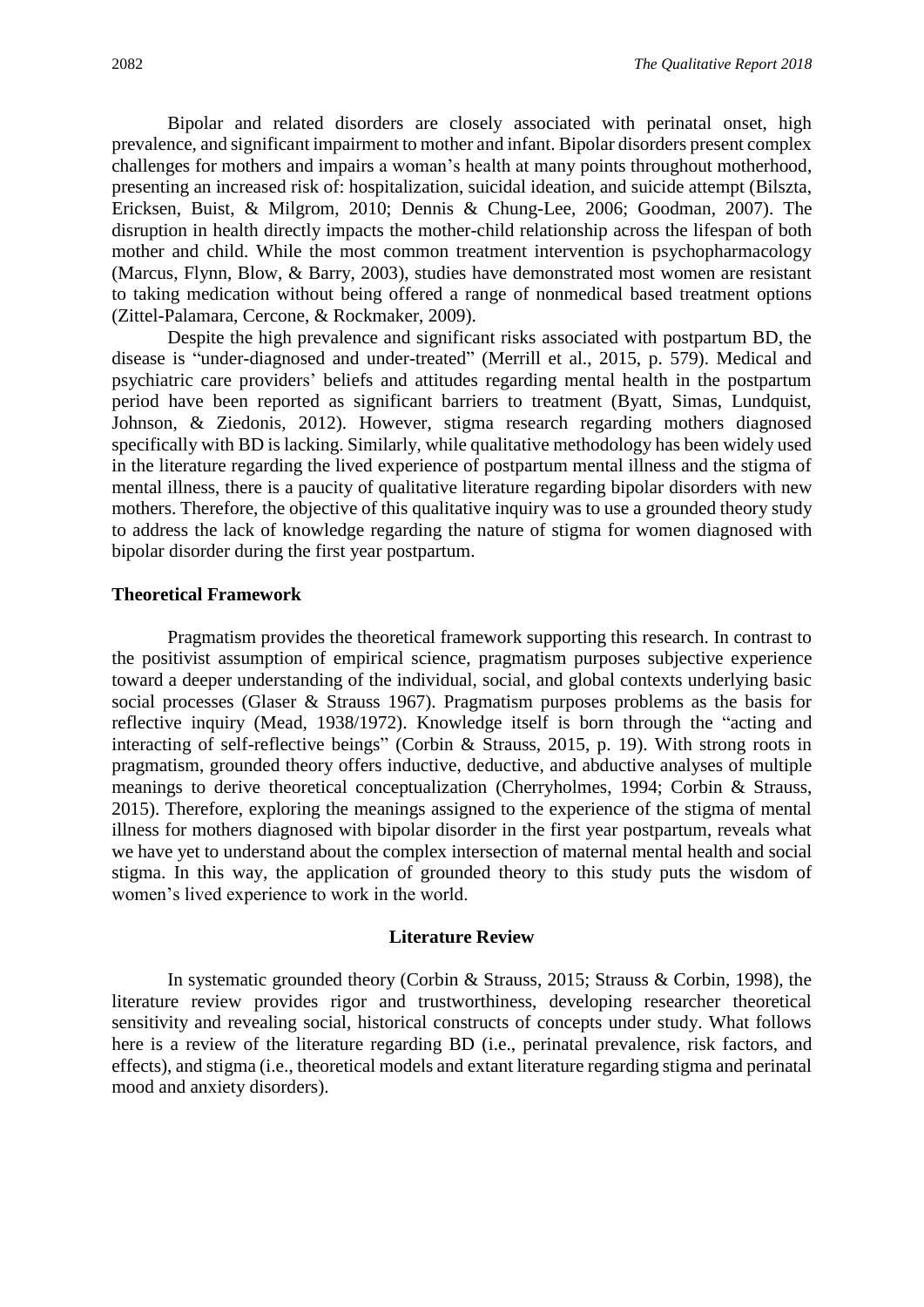#### **Bipolar Disorder Prevalence**

**Prevalence in general population.** Lifetime prevalence of BD in general population is 0.0% - 6.5% (Bauer & Pfenning, 2005; Kessler, et al., 2009; Merikangas, et al., 2011; Pini et al., 2005). Given the rates of misdiagnosis (31%) and underdiagnosis (49%), the prevalence of BD may be higher than quoted (Hirschfeld et al., 2003). In a systematic review that measured the costs of BD, Kleine-Budde et al. (2014) reported the overall per capita cost of BD between \$8,000 and \$14,000—ignoring for outliers. The high cost of BD has been related to the chronicity and severity of the condition, leading to increased inpatient hospitalization, disability, absenteeism, presenteeism, and increased medical insurance expenditures (Fajutrao, Locklear, Priaulx, & Heyes, 2009; Peele, Xu, & Kupfer, 2003; Pini et al., 2005). Furthermore, a 75% rate of comorbidity with other disorders (Jacobi et al., 2004) contributes to the chronicity and disability of the illness.

**Prevalence in postpartum population.** The perinatal period or the period of time around childbirth represents a critical timing for the onset of maternal psychiatric illnesses, as evidenced in the literature over the past 30 years. Current prevalence rates for some type of mental illness during pregnancy is 10% and 13% in the postpartum period (Fisher, Cabral, Patel, Rahman, Tran, Holton, & Holmes, 2012; Sit, 2004). While early literature focused on postpartum depression and, to a lesser extent, anxiety and psychosis, current research has demonstrated a clearer understanding of the high prevalence of bipolar disorders in the postpartum period: 0-12 months following childbirth (Freeman, Smith, Freeman, McElroy, Kmetz, Wright, & Keck, 2002; Viguera et al., 2007). One US study has reported prevalence for BD in past-year pregnant women at 2% - 8% (Vesga-Lopez et al., 2008). A large study of an obstetric sample of 10,000 women found that 22.6% screened positive for bipolar disorders (Wisner et al., 2013). A more recent (2015) pilot study investigating the use of the EPDS in screening for BD identified prevalence rates among 277 women at 16.4%, similar to the rates of gestational diabetes and perinatal hypertension (Merrill et al., 2015).

**Risk factors.** Childbirth is an established risk factor for the onset or recurrence of a BD in the postpartum period (Sharma et al., 2014). In fact, the postpartum period represents the highest lifetime risk for both first-time onset and recurrence for bipolar disorder (Kendell, Chalmers, & Platz 1987; Munk-Olsen, Laursen, Pederson, Mors, & Mortensen, 2006). Women with previous episodes of bipolar disorder have a 50% to 70% risk of a recurrence with subsequent births (Munk-Olsen et al., 2006). There is evidence that extreme withdrawal of gonadal steroid levels after childbirth may contribute to the vulnerability for the onset of disease (Bloch et al., 2000). Risk factors for BD in pregnancy and postpartum include previous history of BD (Munk-Olsen, Laursen, Pederson, Mors, & Mortensen, 2009), previous episodes of postpartum psychosis (Robertson, Jones, Haque, Holder, & Craddock, 2001), and family history of bipolar disorder or postpartum psychosis (Binder et al., 2010; Jones & Craddock, 2005; Mahon et al., 2009; Munk-Olsen, Laursen, Meltzer-Brody, Mortensen, & Jones, 2012; Sanjuan et al., 2008). Sleep disturbance associated with labor, birth breastfeeding, and caring for a newborn may contribute to increasing risk of BD postpartum onset (Yonkers et al., 2004). Evidence also suggests a correlation between BD and the onset of postpartum psychosis (Jones, Chandra, Dazzan, & Howard, 2014).

**Effects of a maternal mental illness on children.** A plethora of research examining the effect of maternal psychiatric disorders on the developing fetus, infant, and child exist (Stein et al., 2014). Research reports increased risk of preterm birth (Grigoriadis et al., 2013; Grote et al., 2010) and low birth weight (Schetter & Tanner, 2012).

Research also reports an association between antenatal depression and increased risk for emotional problems in children (Gerardin et al., 2011; Leis, Heron, Stuart, & Mendelson, 2014; Velders et al., 2011) and adolescents (Korhonen, Luoma, Salmelin, & Tamminen, 2012;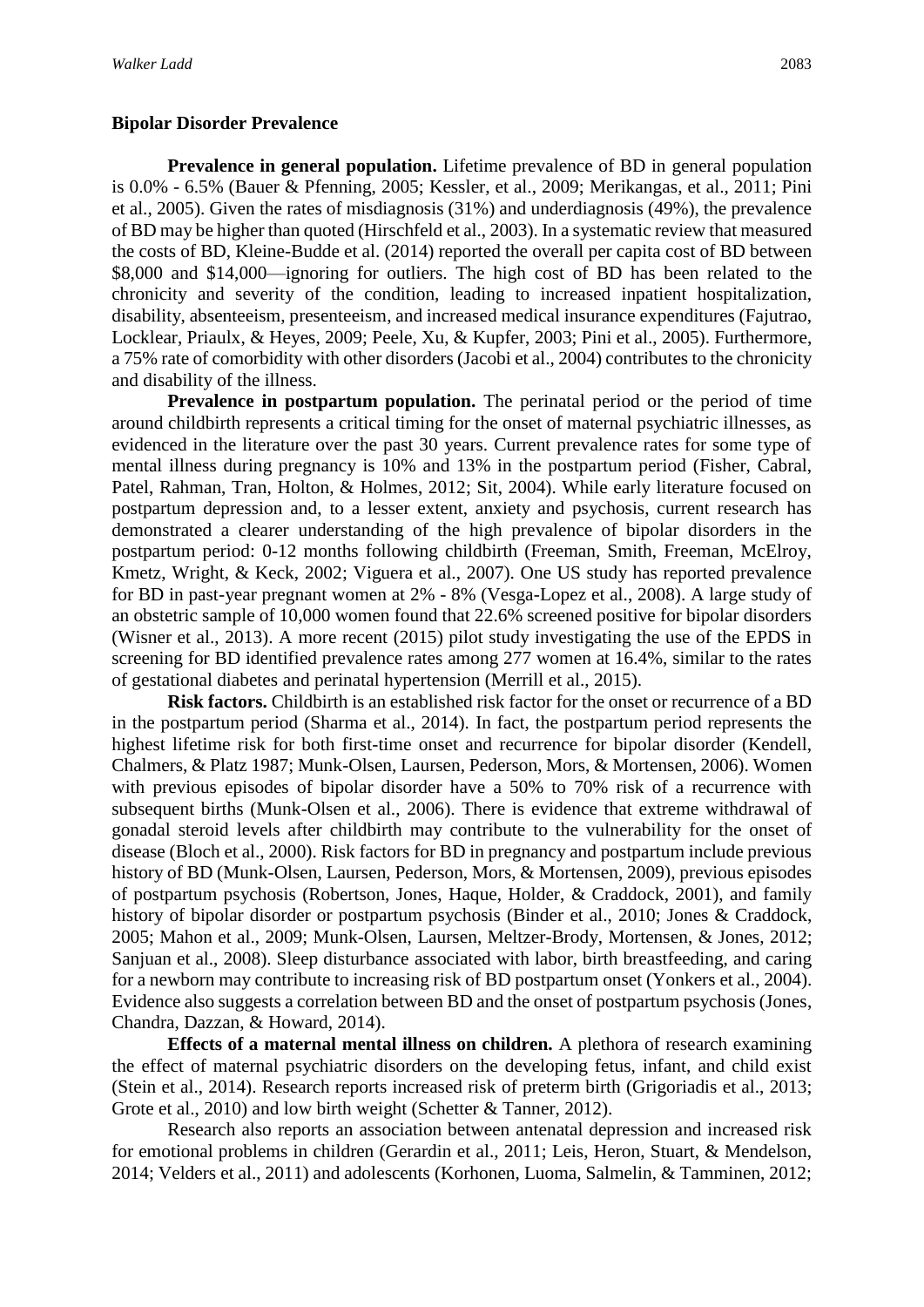Pawlby, Hay, Sharp, Waters, & O'Keane, 2009). Behavioral disorders such as oppositional defiant disorder, attention deficit hyperactivity disorder, and conduct disorder in children of mothers with a history of perinatal mental illness, have been noted (Barker, Jaffee, Uher, & Maughan, 2011; Galéra et al., 2011; Korhonen et al., 2012; Velders et al., 2011). Attachment has been defined as when a child "uses a caregiver as a secure base from which to explore and, when necessary, as a haven of safety and source of comfort" (Waters & Cummings, 2000, p. 164). Extensive literature has emphasized a link between perinatal mental illness and disrupted attachment (Hayes, Goodman, & Carlson, 2013) and insecure attachment (Atkinson et al., 2000; Hipwell, Goossens, Melhuish, & Kumar, 2000; Martins & Gaffan, 2000). Perinatal depression has been associated with impaired cognitive development in children and adolescents (Conroy et al., 2012; Kaplan et al., 2014; Kersten-Alvarez et al., 2012; Letourneau, Tramonte, & Willms, 2013; Sutter-Dallay et al., 2011).

#### **Stigma Literature**

Despite a significant amount of literature regarding the stigma of mental disorders such as schizophrenia and major depression, research regarding bipolar disorders and stigma remains lacking (Ellison, Mason, & Scior, 2013). What can be gleaned from studies of other populations is that the stigma of bipolar disorder is associated with public stigma (Furnham, 2009; Furnham & Anthony, 2010; Loo, Wong, & Furnham, 2012), public beliefs about treatment (Day, Edgren, & Eshelman, 2007; Furnham, 2009), and stereotypes regarding symptoms (Day et al., 2007; Stip, Caron, & Mancini-Marïe, 2006; Sugiura, Sakamoto, Kijima, Kitamura, & Kitamura, 2000; Wolkenstein & Meyer, 2008). At this time, only two studies have examined the extent of internalized stigma for people with bipolar disorder (Aydemir & Akkaya, 2011; Cerit, Filizer, Tural, & Tufan, 2012). No studies exist regarding internalized stigma for mothers with bipolar disorder.

#### **Theoretical Literature**

Theoretical literature regarding stigma has presented models of self-stigma (Corrigan & Watson, 2002) and stigma formation (Goffman, 1963/2009; Jones et al., 1984; Thornicroft, Brohan, Rose, Sartorius, & Leese, 2009; Thornicroft, Rose, Kassam, & Sartorius, 2007). However, the theories of stigma construction remain generalized to all mental illness, including both men and women or parents of children with a severe mental illness. In essence, there is scant literature regarding stigma and bipolar disorders in women or women in the perinatal period. To date, there remains no theoretical literature regarding the stigma of mental illness for women diagnosed with a BD in the postpartum period.

One of the few studies examining experienced discrimination for parents reported that of 304 participants (73% female) the prevalence rate for experienced discrimination regarding starting a family was 22.5% and parenting 28.3% (Jefferey et al., 2013). While the data from this study provided rich insight into the prevalence and themes of experienced stigma for parents, specific data regarding new mothers and bipolar disorder was not reviewed and resolution of the stigma was not explored.

**Stigma literature and the postpartum period.** In a qualitative study using semistructured interviews, Edwards and Timmons (2005) discovered that mothers with postpartum mood disorders experienced stigma both internally and externally. Women reported internal concerns regarding the incongruity between their sense of motherhood and the reality of their feelings. Underlying stigma presented by healthcare services strongly influenced women's choice not to pursue treatment or disclose symptoms (Edwards & Timmons, 2005).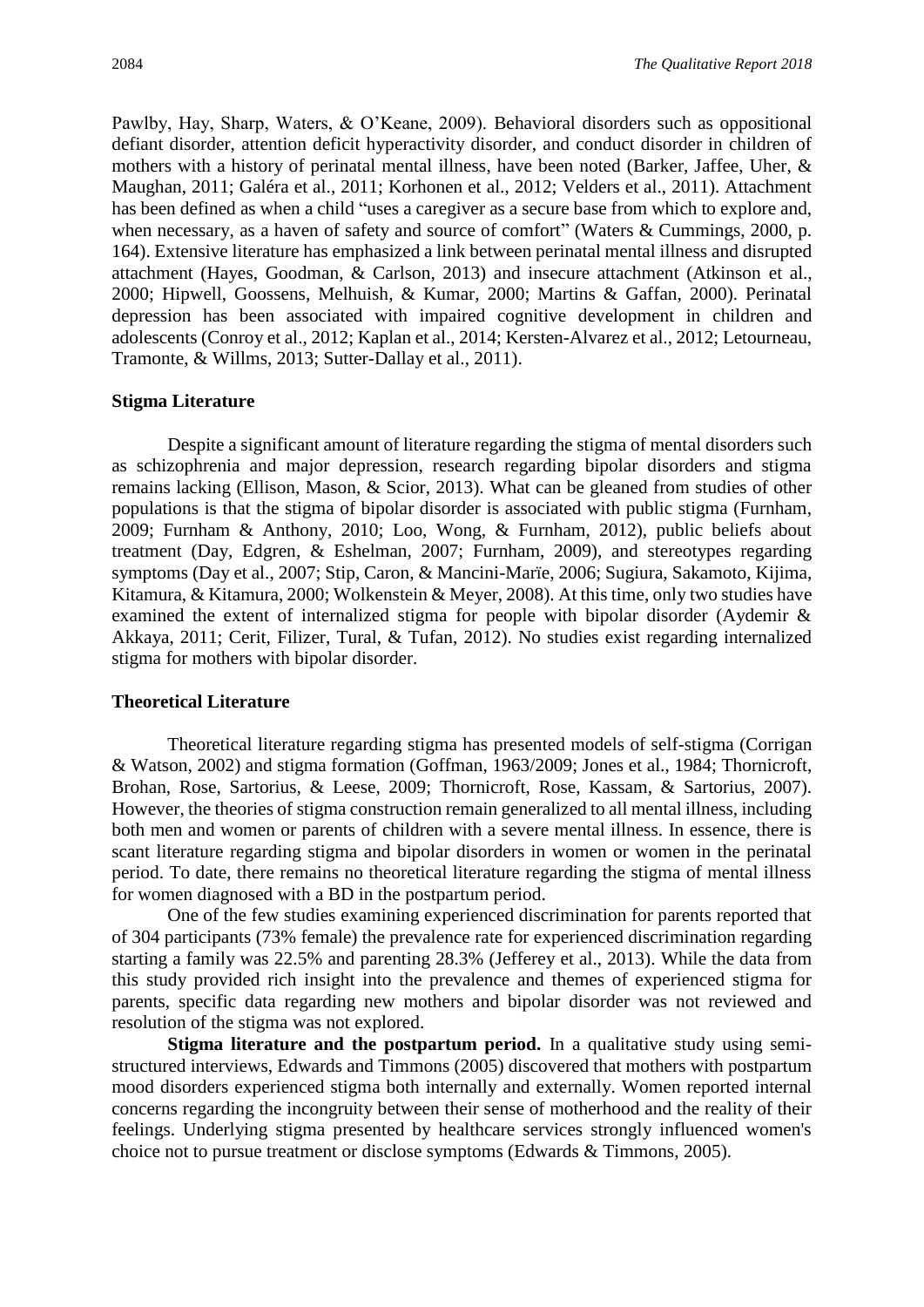Several qualitative studies have examined the help-seeking behaviors, stigma, and perceptions of treatment for women experiencing postpartum mood disorders. For example, Dennis and Chung-Lee (2006) reviewed 40 studies in a systematic qualitative review. Common barriers reported were culture (Chan & Levy, 2004; Knaack, 2009; Rodriguez, Patel, Jaswal, & De Souza, 2003) and reluctance to seek professional treatment or disclose feelings of depression (Dennis & Chung-Lee, 2006). Other barriers reported included lack of awareness about mental health after delivery (Rodriguez et al., 2003), loss of relationships (Nicolson, 1999), fear of disclosing to family and partners (Amankwaa, 2003), and fear of loss of custody (Dennis & Chung-Lee, 2006). Women's perceptions of healthcare professionals influenced whether they sought professional assistance or not; when healthcare professionals minimize a mother's symptoms, she is less likely to seek help (Holopainen, 2002). Bilszta et al. (2010) explored the ways 40 women experienced postpartum depression and how their perceptions shaped help-seeking beliefs and attitudes. Core findings included 8 clusters of barriers to help, one of which was stigma (Bilszta et al., 2010). In a thematic content analysis of semi-structured interviews with 22 women regarding views and experiences of severe mental illness (i.e., schizophrenia, bipolar disorder, depression with psychotic features), Diaz-Caneja and Johnson (2004) identified that while mothers reported enjoyment and fulfillment from motherhood, the majority reported stress of parenting while managing a severe mental illness (SMI) and fear of losing custody of their children. However, the study did not specifically address the lived experience of BD postpartum period or stigma related to a diagnosis of BD. Especially in comparison to the substantive literature regarding the effects of perinatal mood and anxiety disorders on the developing child, there is a lack of research regarding the impact of these disorders on the mother over the lifespan.

The literature reviewed clearly demonstrates the prevalence of perinatal mood and anxiety disorders, the effects on mothers and children, and the impact of stigma on help seeking behaviors for new mothers experiencing these disorders. However, qualitative research on the specific experience of the stigma associated with the diagnosis of a bipolar disorder postpartum has yet to be explored. The current research addresses the gap in knowledge regarding the stigma of bipolar disorder for new mothers. It offers necessary research for the advancement of qualitative literature to the field.

#### **Relationship to Topic**

As a researcher in the area of maternal mental health, my interest stems from personal experience nearly 20 years ago. Following the birth of my son, I developed postpartum depression, anxiety, and post-traumatic stress disorder. Once I recovered, I returned to school to obtain my doctorate in order to conduct research in this field. I continue to conduct qualitative research in the area of maternal mental health.

#### **Methods**

Grounded theory seemed the most appropriate. The qualitative literature regarding maternal mental health (Dolman, Jones, & Howard, 2013; Doucet, Letourneau, & Stoppard, 2010) offers critical insight into the research regarding perinatal mood and anxiety disorders. Moreover, grounded theory (GT) has been widely accepted as an appropriate method for exploring subjective experiences of perinatal mood and anxiety disorders (Abrams, & Curran, 2009; 2011; Abrams, Dornig & Curran, 2009; Barimani, & Hylander, 2008; Beck, 1993; Karraa, 2014; Knudson-Martin, & Silverstein, 2009).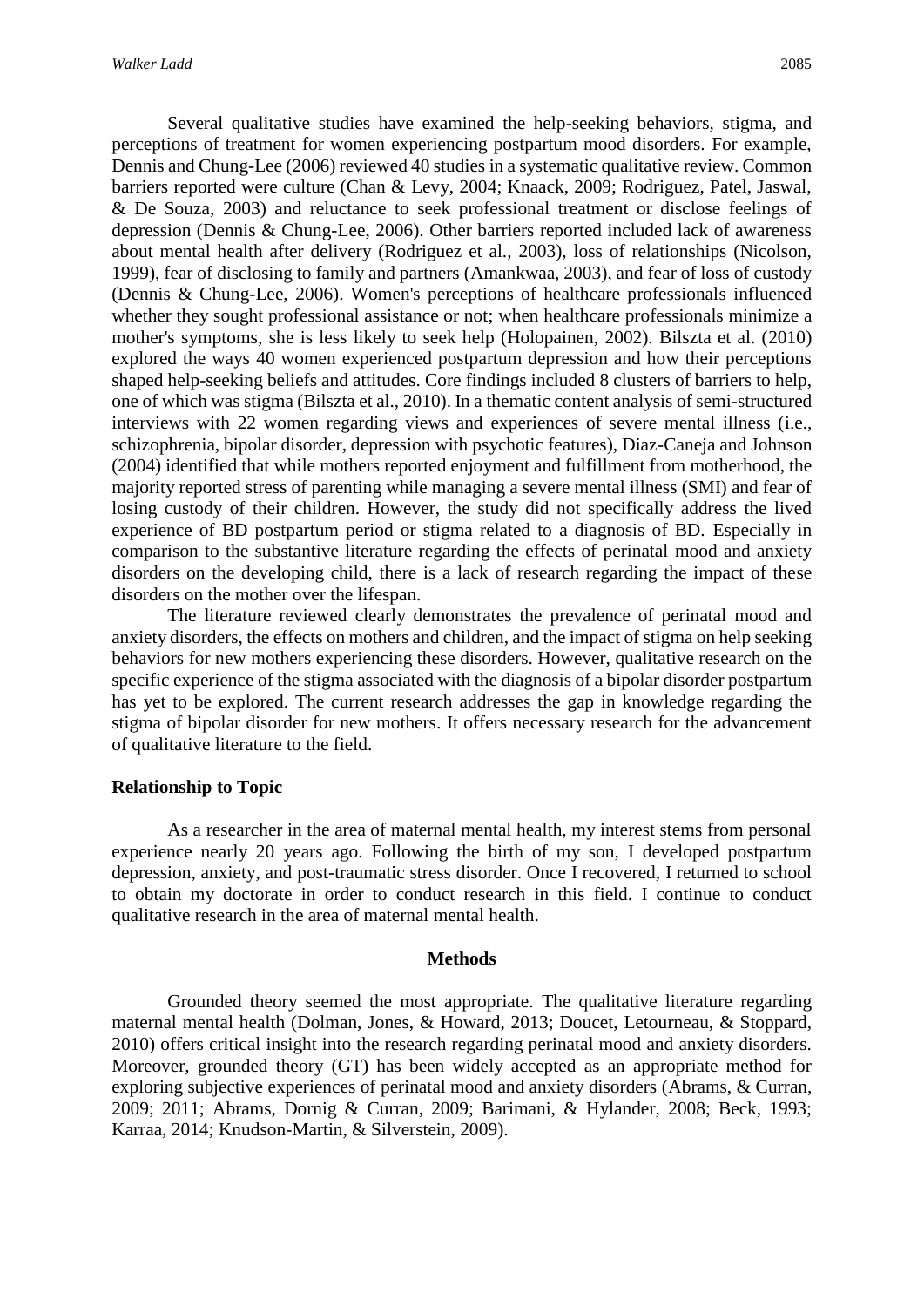#### **Rationale**

Regarding suitability to the topic, Glaser (1978) posited the four criteria for a grounded theory study: (a) it fits; (b) it works; (c) it is relevant; (d) it is modifiable. *Fitness* is reflected through allowing data to reveal categories grounded in participant experience versus preexisting concepts or theories present in literature. The data in this study were treated pragmatically to discover properties, conditions, and consequences of stigma for new mothers diagnosed with BD not previously conceptualized in theoretical literature (Corbin & Strauss, 2015). In doing so, novel data emerged quickly and refitted to emerging categories. According to Glaser (1978), grounded theory *works* if it can "explain what happened, predict what will happen, and interpret what is happening in an area of substantive or formal inquiry" (p. 4). In this regard, the inductive, deductive and abductive analysis, rooted in the lived experiences of the participants, provided an accurate description of the experience of stigma for mothers diagnosed with BD in the first year postpartum, later validated by member checking and debriefing.

*Relevance*, according to Glaser (1978), is discovered in the absence of professional pretense. The author examined the nature of the stigma of BD for new mothers outside previous theories of stigma (Corrigan & Watson, 2002; Goffman, 1963/2009; Jones et al., 1984; Link & Phelan, 2001; Thornicroft et al., 2007). Data collection and analysis examined the participants' social, historical, and personal, structural conditions of the experience of stigma following diagnosis (Glaser, 1978). As GT is inherently generative, *modifiability* engages the researcher in rejecting finality of theory discovery but yielding to the generation of ongoing, multiple iterations of theoretical development (Glaser, 1978, p. 5). Adherence to the systematic procedure of open, axial, and selective coding resulting in the development of a conditional matrix allowed for "ready, quick modification to help explain surprising or new variations" (Glaser, 1978, p. 5). A central research question drove the pragmatic application of grounded theory design, *"What is the nature of stigma of mental illness for mothers diagnosed with bipolar disorder in the first year postpartum?"*

#### **Rigor and Trustworthiness**

Grounded theory procedures suggested by Corbin and Strauss (2015), based in the foundational work of Glaser (1978) and Strauss and Corbin (1998), supported the rigor of the study. The literature review, detailed audit trails (Rodgers & Cowles, 1993), member checks (Sandelowski, 2002), researcher self-reflection (Hall & Callery, 2001), and peer debriefing with a grounded theory expert (O'Connell & Irurita, 2000) established trustworthiness.

#### **Data Collection and Analysis**

What follows is a description of the data collection protocol, including a description of participants, recruitment procedures, and interview protocol.

Participants. A purposive, theoretical sample of 15 participants was obtained. Participant inclusion criteria were: (a) having received a clinical diagnosis for a bipolar disorder in the first year following the birth of a child; (b) being able to give informed consent; (c) speaking English; (d) having access to phone and email; (e) and willingness to participate; (f) over 18 years of age.

**Recruitment.** Once university Institutional Review Board approval was obtained, calls for participation were published through perinatal mood and anxiety scientific and support organizations. Recruitment yielded an initial 19 participants. Participants were screened for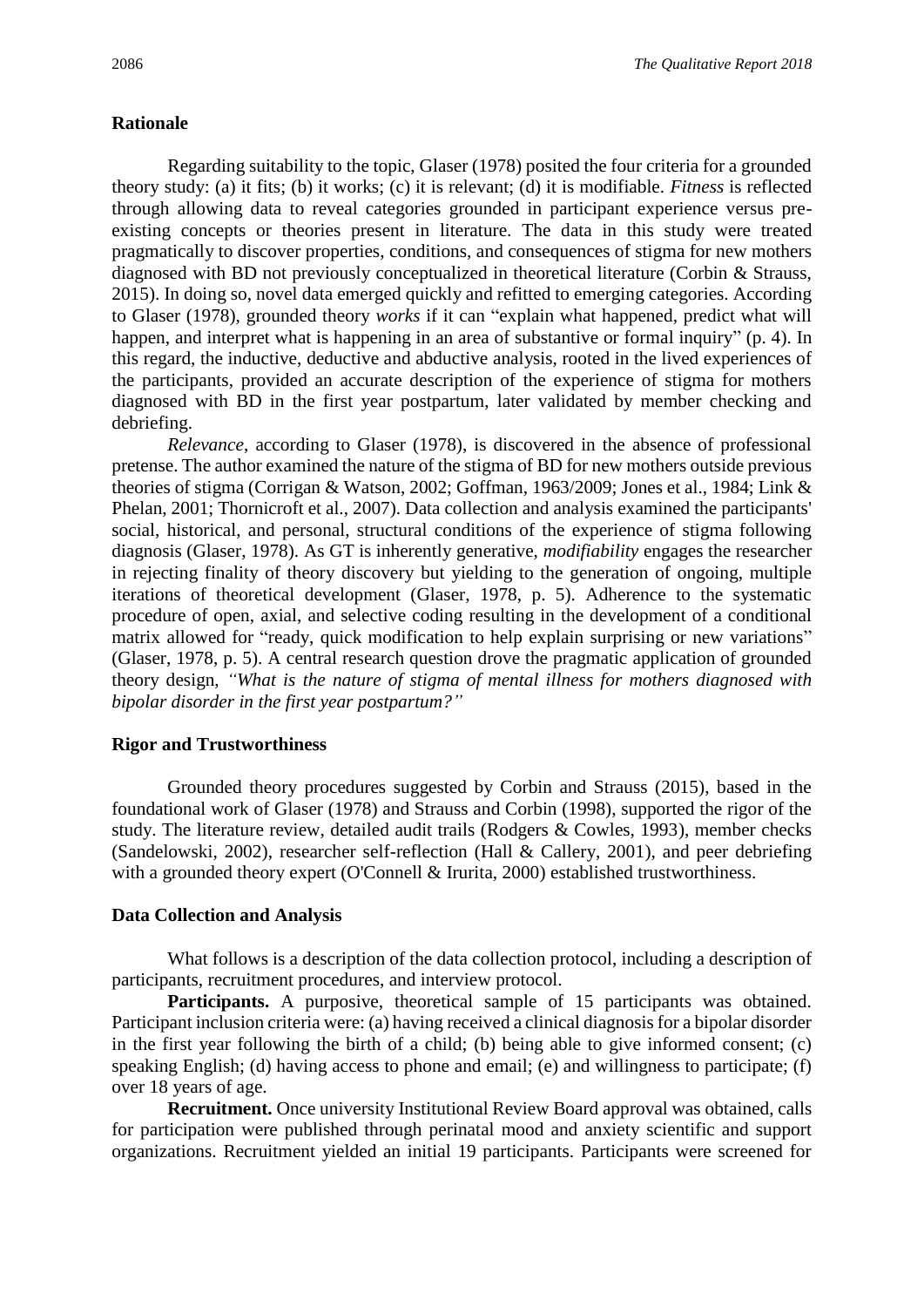inclusion criteria, producing a final sample of 15. Following receipt of signed Informed Consent, participants completed a demographic survey before the interview.

**Interview protocol.** The investigator conducted semi-structured interviews with 15 participants. Descriptive, exploratory, explanatory, and emancipatory questions were crafted in alignment with the four types of qualitative interview questions employed for experiences not widely understood (Karraa, 2014; Marshall & Rossman, 2010). Interview questions were delivered in the same order for each participant. I used specific probing questions throughout the interviews to develop theoretical sensitivity. The interview questions were as follows:

- 1) A descriptive question elicited the participants' explanatory text regarding the experience: *How would you describe your experience of being diagnosed with bipolar disorder following the birth of your child?*
- 2) An exploratory probed for responses revealing the processes involved with the experience: *What were the ways you saw yourself stigmatized by your diagnosis?*
- 3) An explanatory interview question revealed patterns and properties of the conditions related to the experience: *How do you think you worked through the stigma?*
- 4) An emancipatory interview question explored participants' experience of the evolution of the experience over time: *Are there ways you experience stigma now?*

**Interview transcripts.** All interviews were audiotaped using a conference calling system. The average length of the interview was 59.53 minutes. A total of 275 pages of verbatim transcripts were produced, with the average of 16.8 pages of transcribed data. Transcriptions were sent to participants for member checking validation prior to analysis.

#### **Data Analysis**

Following receipt of member-checked transcripts, data were analyzed using grounded theory methods (Corbin & Strauss, 2015). Data were coded in open, axial, and selective order using analytic tools of comparative analysis, in vivo codes, theoretical questioning, and schematic memos. Axial coding revealed relationships between categories and the core category, *"Born out of fear"* emerged. The core category was then analyzed using the Corbin and Strauss (2015) paradigm of conditions, consequences and actions/interactions in the development of a conditional/consequential matrix (Figure 1).

**Open coding.** Open coding or, "Breaking data apart and delineating concepts to stand for blocks of raw data" (Corbin & Strauss, 2015, p. 239), was conducted through line-by-line comparative analysis of the raw data. Beginning with comparative analysis, each significant unit of meaning was labeled, iteratively compared for similarities and differences, and assigned to an early category. A total of 993 significant units of meaning were lifted from the raw data and comparatively analyzed. A total of 3 early categories were identified: (a) Diagnosis; (b) Experiencing Stigma; (c) Lack of Understanding.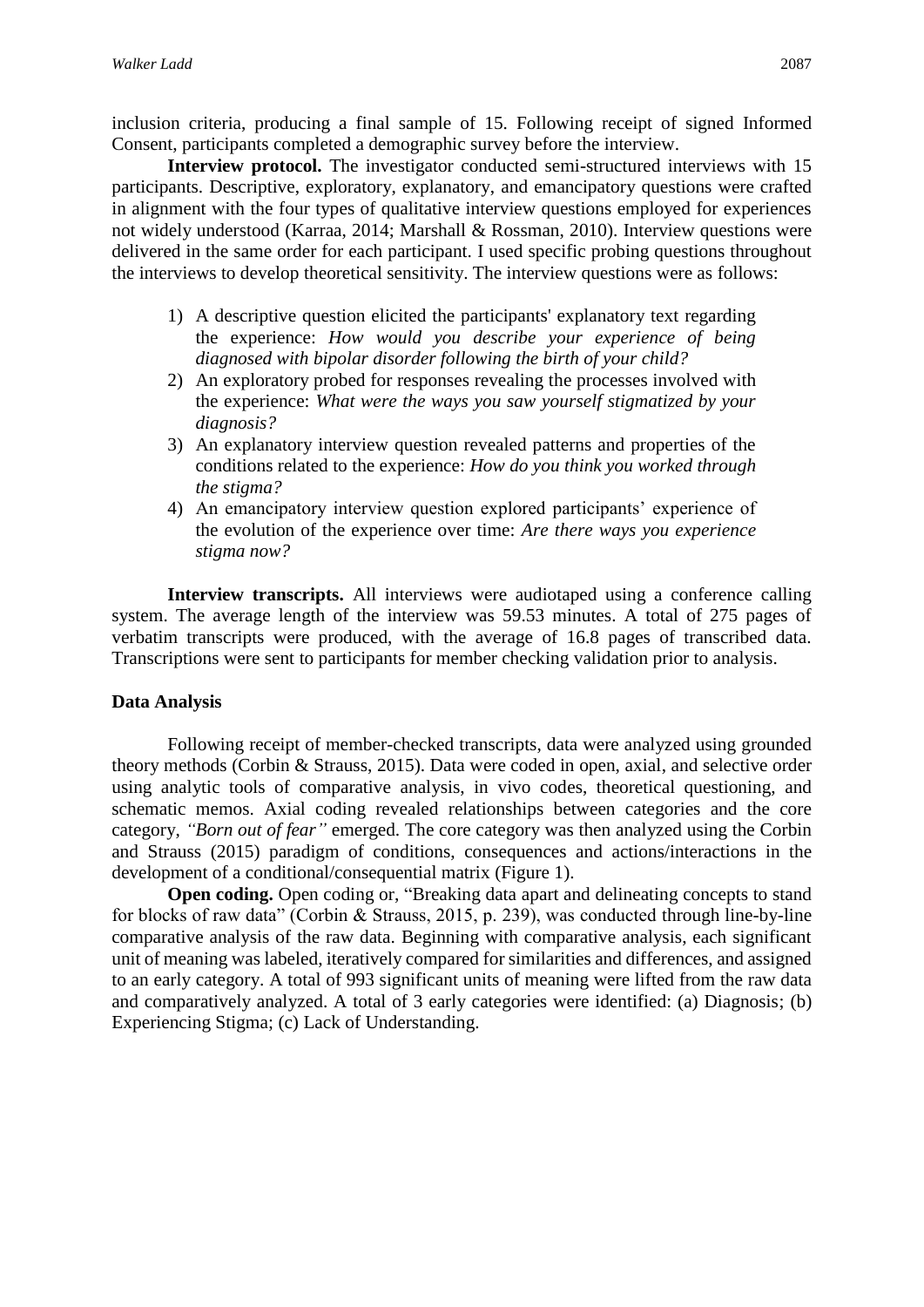



**Axial coding.** Thematic data revealed in open coding were then analyzed for intersecting, conflicting, relative connections between thematic content using the analytical tools of questioning and schematic memos to further develop theoretical conceptualization in a core category (Corbin & Strauss, 2015). Specific types of analytical questioning engaged the data, probing for early theoretical connections. Sensitizing questions were asked of the data by the researcher and noted in memos and schematic diagrams. Sensitizing questions included: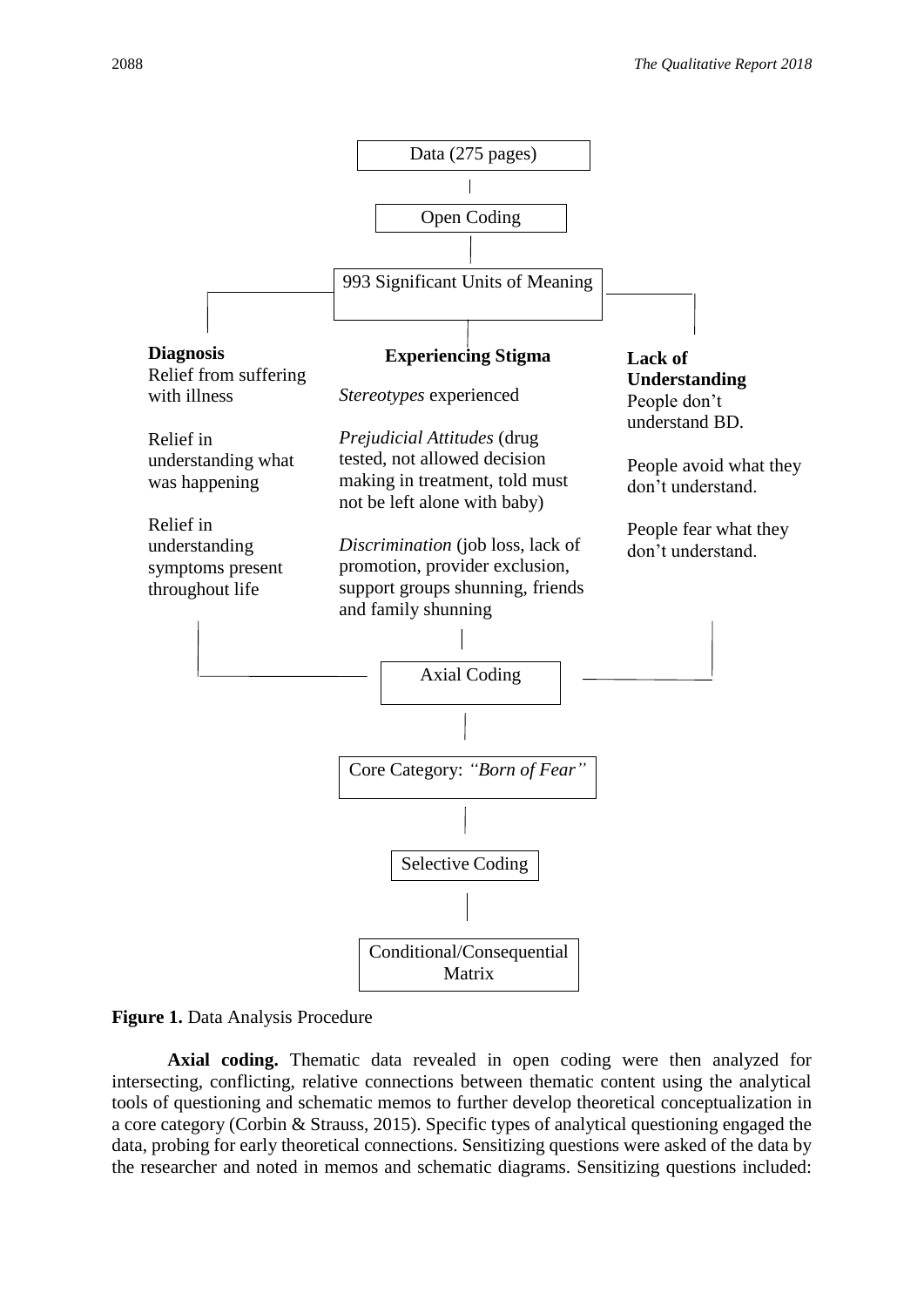*"What are the processes at play?", "How are the participants defining experiences similarly or differently?",* and *"What are the consequences of these events?".* Responses were noted in memos. Theoretical questions: *"What larger systems are at play?"* and *"How do concepts relate to properties, qualities, time, or consequence?"* probed for connections between the concepts. Memos generated in the consideration of sensitizing and theoretical questions were identified and micro-analyzed using guiding questions. Observational and reflective memos were abstracted into schematic form to facilitate conceptualization of emerging theoretical material. Finally, implementation of the Corbin and Strauss (2015) paradigm of conditions, consequences and actions/interactions revealed the properties of stigma and consequences of the experience. The core category, using in vivo text, *"Born out of fear"* was identified.

**Selective coding.** During selective coding, the use of conditional/consequential matrix and summary memo revealed that the experience of stigma for women diagnosed with bipolar disorder during the postpartum period was rooted in a perceived universal lack of understanding about BD. The lack of understanding was experienced in all areas of public, social and personal relationships with the exception of women's relationships with their babies, or other children.

#### **Results**

What follows is a description of (a) participant demographics; (b) open coding emergent categories; (c) axial application of the paradigm of conditions, consequences and actions/interactions and the resulting core category; (d) selective coding application of the conditional/consequential matrix.

#### **Participants**

All participants ( $N = 15$ ) completed demographic survey yielding the following results. The majority of respondents reported being Caucasian, married, residing in the United States, employed full time and receiving an income of \$50,000 or greater annually. When asked to rate overall mental or emotional health, (n = 2) reported *Excellent*, (n = 3) reported *Very Good*,  $(n = 6)$  reported *Good*, and  $(n = 4)$  reported *Fair*.

#### **Open Coding Emerging Themes**

Following three initial passes of open coding and the generation of memos regarding non-apparent meanings were noted and emerging thematic content was coded into 3 categories: (a) Diagnosis as Relief; (b) Experiencing Stigma; (c) and Lack of Understanding.

**Diagnosis as relief.** The thematic category "Diagnosis as Relief" presented concepts of meaning regarding how women experienced being diagnosed with a bipolar disorder as a relief. Relief resulted from the diagnosis contributing to their understanding of their illness, relief in getting treatment to help symptoms, and relief in understanding regarding previous experiences of psychiatric distress before childbirth. All participants reported hospitalization as the initial means of receiving a BD diagnosis. The level of illness was severe enough to require inpatient psychiatric treatment. Women reported having spouses drive them to the emergency room for assessment. Once diagnosed, women reported relief from symptoms as a result of treatment appropriate for BD. Getting the diagnosis was expressed as relief in finally understanding what they had been experiencing from the illness. As Participant 11 stated, "I was relieved thinking at least I can put a name to this and figure out where to go from here.*"* Participant 10 echoed, "So I think I was surprised, slightly relieved because we could go forward and figure out how to make me stop feeling so crappy." A similar explanation was expressed by Participant 2: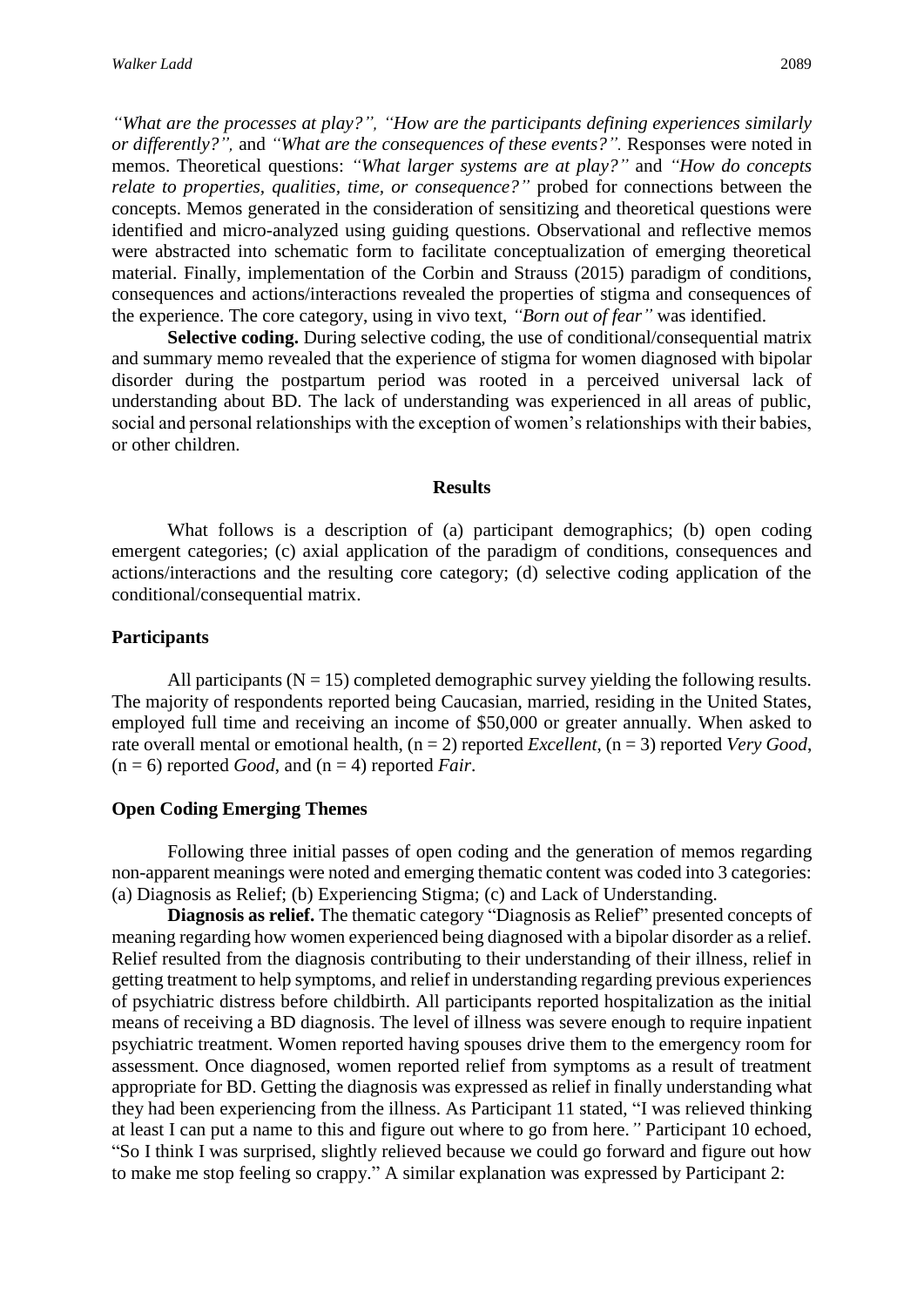It was a diagnosis that once I had it explained to me, it was very clear that was what I had suffered from. And that it was very encouraging that we knew some probably treatments that would work right away that we could start. So that was really encouraging to receive that, to have a little bit more direction rather than just trying random medications and hoping something works (Participant #2).

Women also expressed a sense of relief through getting the diagnosis in that finally had clarity as to the previous history of psychiatric symptoms. Participant 11 noted, "Everything seemed to come together for me as just kind of making sense of how my life was up until that point." As Participant 7 reflected,

Everything just click, click, click, click. And I think I knew, I knew exactly then. And it was like; I didn't know a Ph.D. to figure that out. It was exhilarating, but it was also very sickening to realize that this has been going on my whole life (Participant #7).

The conditions of this category were that women were treated by medical providers in the midst of a psychiatric emergency. Themes of relief were the actions-interactions experienced, and the consequences of the experiences included developing an understanding of the illness and an understanding of previous psychiatric symptoms before childbirth.

**Experiencing Stigma.** The emergent category, "Experiencing Stigma," revealed women's direct experiences of prejudicial attitudes and discrimination based in stereotypes of bipolar disorder. Stereotypes regarding mental illness, included: general mental illness (*sick, unstable, incompetent, violent, dangerous*); depression (*emotional, controllable, lazy, not a real disorder*); mania (*erratic, unstable, hospitalization, fun, always happy, running through the streets naked, screaming, drug user*); and postpartum mental illness (*drowning babies*). Sources of stigma included mental health care providers (participants 1, 2, 3, 5, 6, 8, 9, 14 & 15), spouse/partner (participants 6, 8, 9, 10, 14 & 15), the workplace (participants 1, 2, 3, 4, 5, 6, 7, 9, 10, 12, 14 & 15), and parents (participants 1, 4, 5, 6, 7, 9, 10, 12, 13, 14).

*Providers*. While the interview questions did not address care providers, all but 2 participants reported the actions of and interactions with healthcare providers as a stigmatizing. Examples include:

The first I knew that something was awry, I was reviewing my medications with my social worker and she told me that I was taking lithium. But when she said it, when she said I was on lithium, I remember her saying, "Oh no, I'm so sorry." I just kind of knew that something, it kind of felt like something terrible or ominous had happened (Participant #1).

Participant 2 shared,

After four months, I started experiencing hallucinations; my doctor was not comfortable treating me. She thought I was a drug user, and gave me a surprise drug test, which of course showed that I was not on any drugs. It sort of felt like she wasn't comfortable with me, not just that particular condition that I was suffering, but me as a person (Participant #2).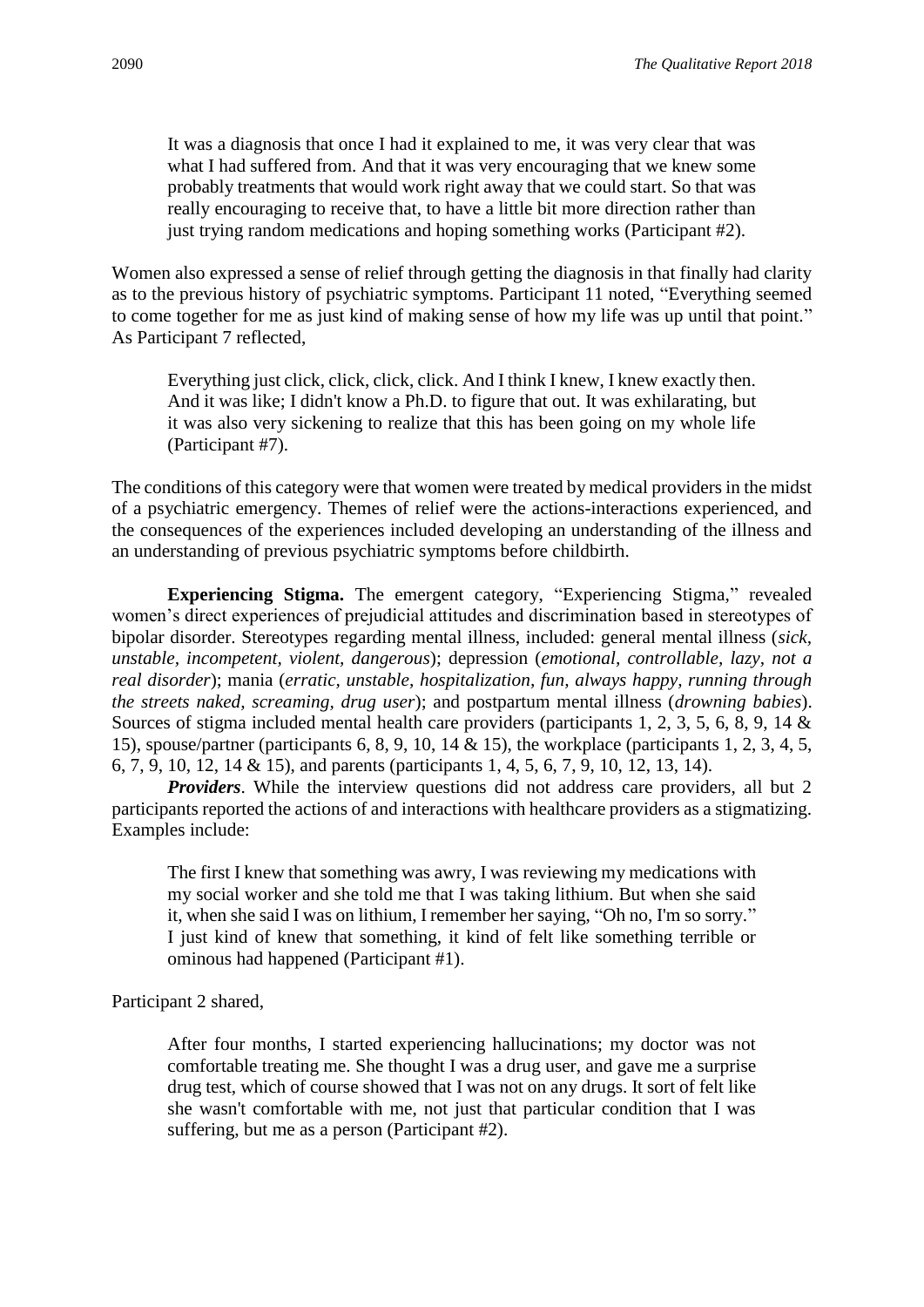Participant 5, a military spouse, reported her experience of stigma in this way: "He asked me if the suicide attempt was just a cry for attention, and stuff like that that just made me very uncomfortable talking to him." Participant 8, another military spouse living on a marine base, described:

I was told specifically by my first psychologist, "Well bipolar—when you're bipolar, you want to stop taking their medications" and that you can't be alone with your baby for like a month, for four weeks, or however long they said. Like that was the part of the instructions, you're not allowed to be alone with your baby for a month. You're not even like fit to be alone with your baby? You can't be left alone with him? I ended up having the worse depression of my life ever after this. I guess that's where I felt the first stigma. And that was coming from my mental health care professional; it wasn't coming from a family member or a friend, or anybody (Participant #8).

Similarly, Participant 9 experienced stigma from a psychiatrist, who "told me I wasn't allowed to read the packet for my medications because I might make up that I get the side effects. He told my husband not to let me read the packet. Which was so degrading." For others, primary care physicians exhibited stigmatizing treatment practices, as Participant 15 explained,

I went to my primary care physician and she said well she was not super comfortable with prescribing, but she said it was fine. And then when I went to get a refill on a prescription and she decided that she was not going to prescribe it anymore. She wouldn't even get on the phone. I talked to somebody in the front office staff and said could you ask her to give me another month? I'm running out in three days! (Participant #15).

*Spouse/Partner.* Women reported their partners as either not understanding the diagnosis, avoiding them, or implying disbelief through suggesting women had control over the disorder. Participant 6 reflected,

He wasn't around; he wouldn't be in the same room as I was. He thought it was something that I could just fix. And he didn't understand why it wasn't being fixed. And my husband now definitely does not understand or agree with the diagnosis. He's very much of the belief that it's all in your head (Participant #6).

For Participant 8, her spouse struggled with "separating the symptoms of depression from me making a personal choice to act or feel a certain way." Participant 15 shared, "He tries to be supportive, but he doesn't understand it and he doesn't look into it to try to understand it. He doesn't feel the need to."

*Workplace.* All participants experienced stigma in the workplace. Many women needed to tell employers about their disorder in order to secure medical leave.

I had to go out on FMLA leave. I had to get the doctors note, give it to my employer, explain what was going on. I still feel like they kind of don't know what to say to me, or kind of look at me strangely. They were like, "No, whatever you need to do." But it was just embarrassing. I just feel embarrassed I guess is the best way to put it. Because it's not like I had surgery or a medical injury that put me out of work. It was me calling my boss at 10 o'clock in the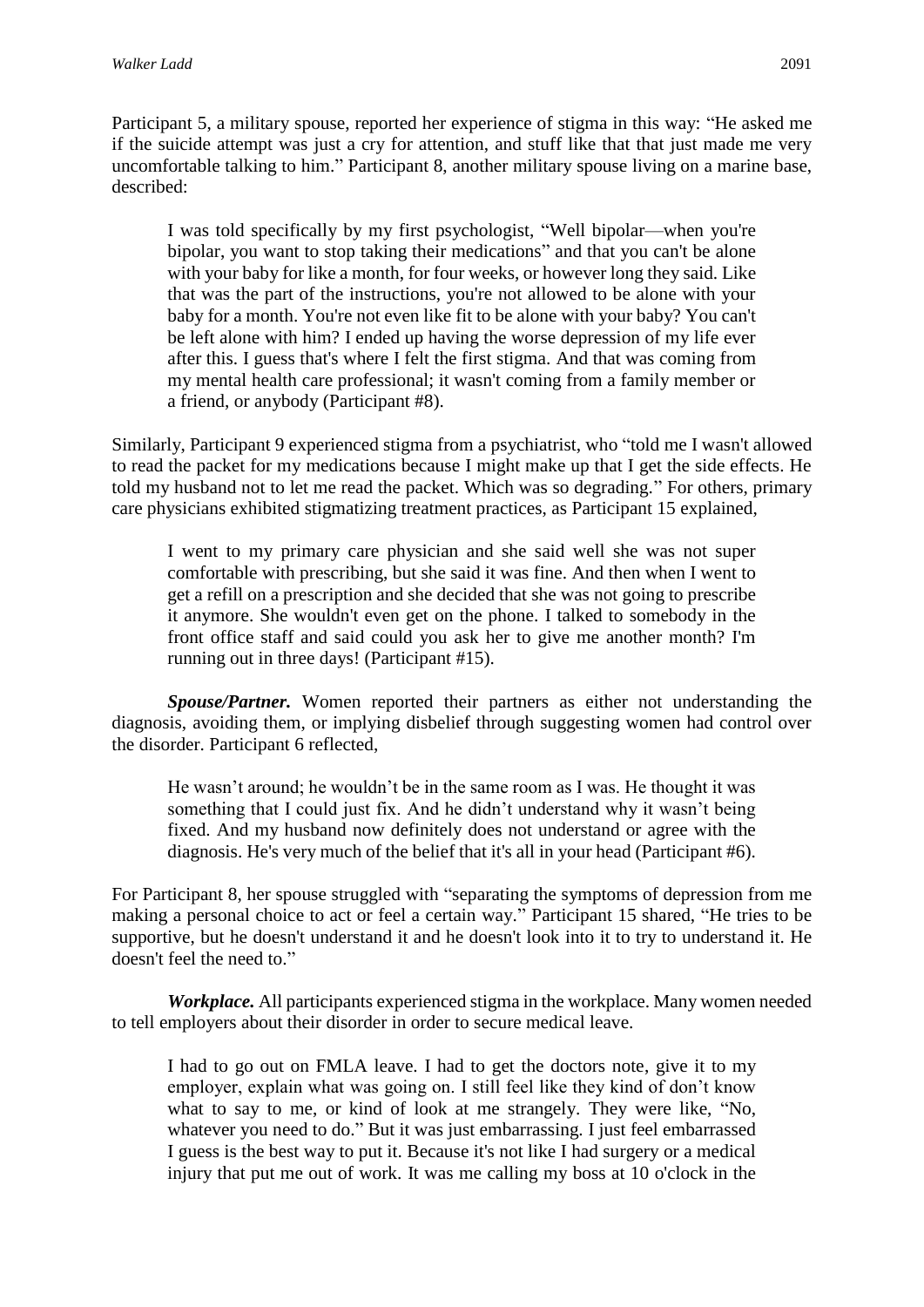morning from my office saying I have to go home because I'm having a panic attack. And it was just embarrassing (Participant #5).

Participant 15 experienced discriminatory behavior following disclosure:

I approached the administration with a proposal to reduce the hours that I was in the building. That there were certain duties that I would take home and do some of my work at home. And part of that proposal was a reduced salary, and less benefits. And I thought it was going to be an ideal situation for them. Here's somebody who's going to do the same amount of work for less money. But they actually said, "If you're not going to be working full time, we can't keep you in this position." And then they went on to hire somebody in the same position part-time (Participant #1).

Participant 11 also experienced loss of income as a result of disclosure,

A lady I was doing daycare for came to see me after I got out of the hospital. She's got an anxiety disorder too, and we talked about it and stuff. But then my doing daycare for her fell through. For someone to do that it was just like wow, you do not understand it at all. So that was my experience with stigma (Participant #11).

For others, symptoms were noted by co-workers and assumed to be the result of drugs or alcohol. For example, Participant 15 described,

One of the girls I work with decided that she needed to have a talk with the manager because she thought I was either on drugs, or I was drinking. So, at that point, that's where I decided to tell my managers that I'm bipolar, and it had nothing to do with drugs or alcohol. It was very awkward. She asked me a lot of questions about me, making sure that I was able to function at work. I did notice that after that conversation my hours did get cut at work, and they still haven't gone back up (Participant #15).

Participant 2 explained, voluntary disclosure to colleagues also resulted in stigma. For example,

So, I did share with one member of the administration who I believe also shared it with some other administration to figure out how to fill that role for a week. And I experienced a little bit of stigma there as well when I came back to work. I could tell that some people knew the diagnosis and were more avoidant of me (Participant #2).

Another participant shared her diagnosis with a colleague who asked about her medication in this way, "Doesn't it make you feel happy every time you take it?" (Participant 14).

For several, stigma in the workplace was anticipated, as Participant 13 stated, "I couldn't even risk losing my job so there was no way I told anybody at work." For Participant 4, however, concealment of illness did not mitigate her risk of losing her employment.

My illness was never mentioned. I never—it's like if someone were going to a cancer treatment at that time, of course they would have no problem saying, "Well I'm getting chemotherapy or whatever, that's why I can't be at work." I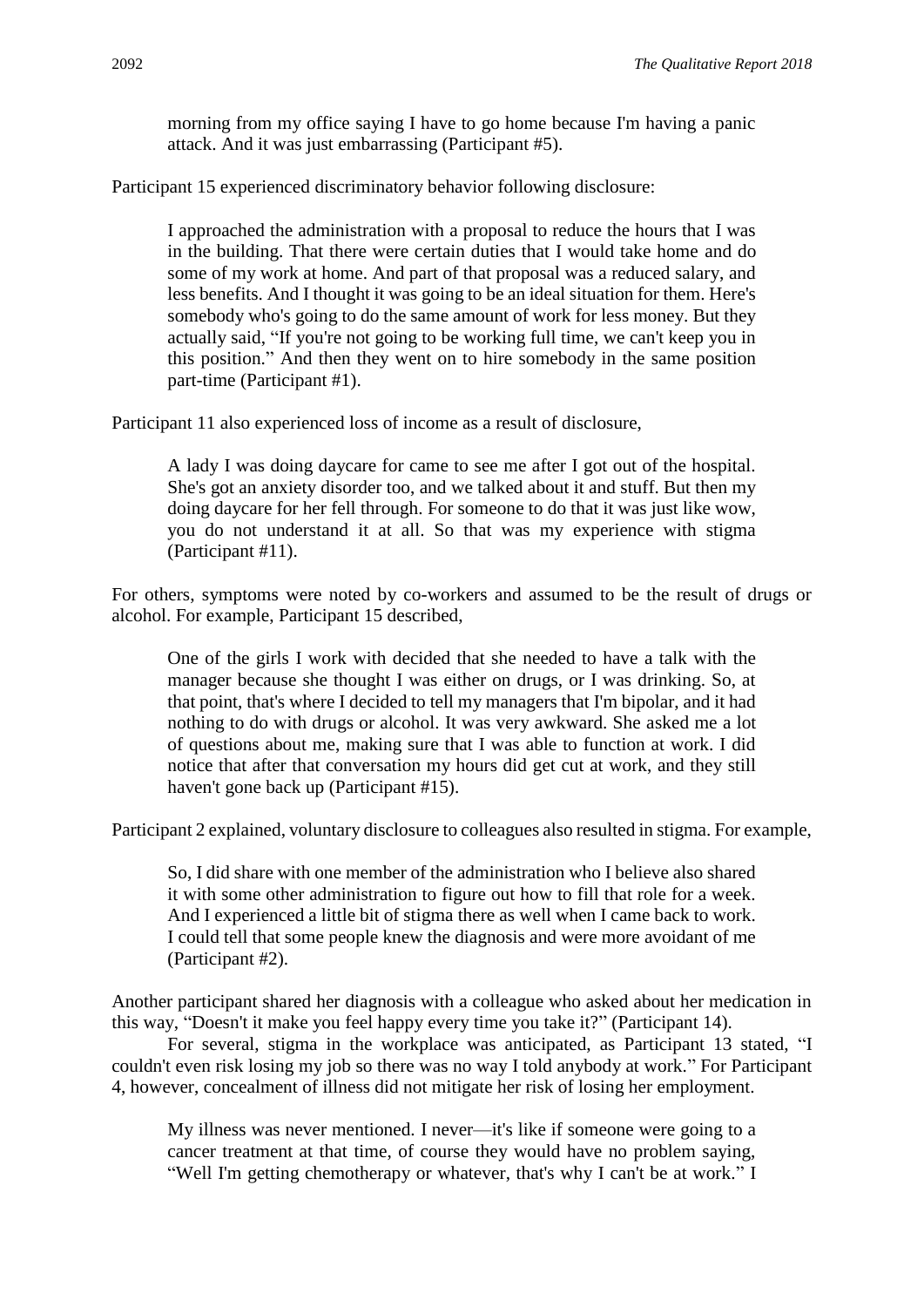mean I was still manic after I came out of the hospital. So, I guess there was this fear of they wouldn't understand so it was never really mentioned. But then I had to resign, and it may have been due to the elephant in the room, the thing that no one could talk about (Participant #4).

*Parents.* Stigma was experienced through the attitudes and behaviors of women's parents. Participant 8 stated, "They don't really believe in it." Participant 9 echoed, "I mean, they don't believe in mental illness. I mean, even my dad's a doctor, but he's actually a surgeon. But they just don't believe any of that is real." Participants described having parents who did not believe in mental illness or who didn't believe them, as Participant 10 stated,

No one really wanted to believe it. I don't know if it was because of a stigma attached the diagnosis or if it's lack of experience with anyone having that diagnosis. I think once my parents finally experienced some of the symptoms of the mania, they recognized that there was really something else going on, it wasn't—it couldn't be explained away at that point (Participant #10).

For others, parents' prejudicial disbelief about psychiatric treatment was expressed:

My mother doesn't believe in psychiatric care. I got a lot of crap from her about that. So, I didn't feel like she needed to be involved in anything else. She just told me that I needed to grow up, and get my life together, and stop playing these teenage games (Participant #12).

For many, the stigma experienced by parents was in the covert and overt message to not talk about their illness. Participant 6's described covert understanding to not disclose in this way, "My parents have never been, I mean, they're supportive but they're not much into talking. It's kind of like, okay, we know there's a problem, and we know there's something going on, but we're not going to talk about it." Participant 13 expressed similar stigmatizing messaging from her parents, "It's almost like when I am having an episode or a bad time, or feeling a little bit off, it's like the white elephant in the room. Nobody mentions it, nobody talks about it." The tacit understanding of stigmatizing disbelief for Participant 7 was explained in this way, "I think just me knowing my parents as well as I do, I think that in a way, they too think that I can control a lot more of it than I can."

Lastly, women described stigma from their parents in the form of expressions of concern regarding the safety of their medication or regarding the risk of stigma from other parents.

Well my parents I think were the driving force with how I handled talking about my illness because they encouraged me to not reveal, to not be open about it. I remember my mom said, "You don't want everyone to know that you have bipolar disorder because what if the moms at your son's preschool don't want their kids playing with him at your house because you have bipolar" (Participant #4).

Lack of understanding. The final open coding emerging category, "Lack of Understanding," included concepts of meaning regarding how women perceived the lack of understanding about BD as a central component of stigma formation. Themes included: *People don't understand BD; People avoid what they don't understand; People fear what they don't understand* (See Figure 2).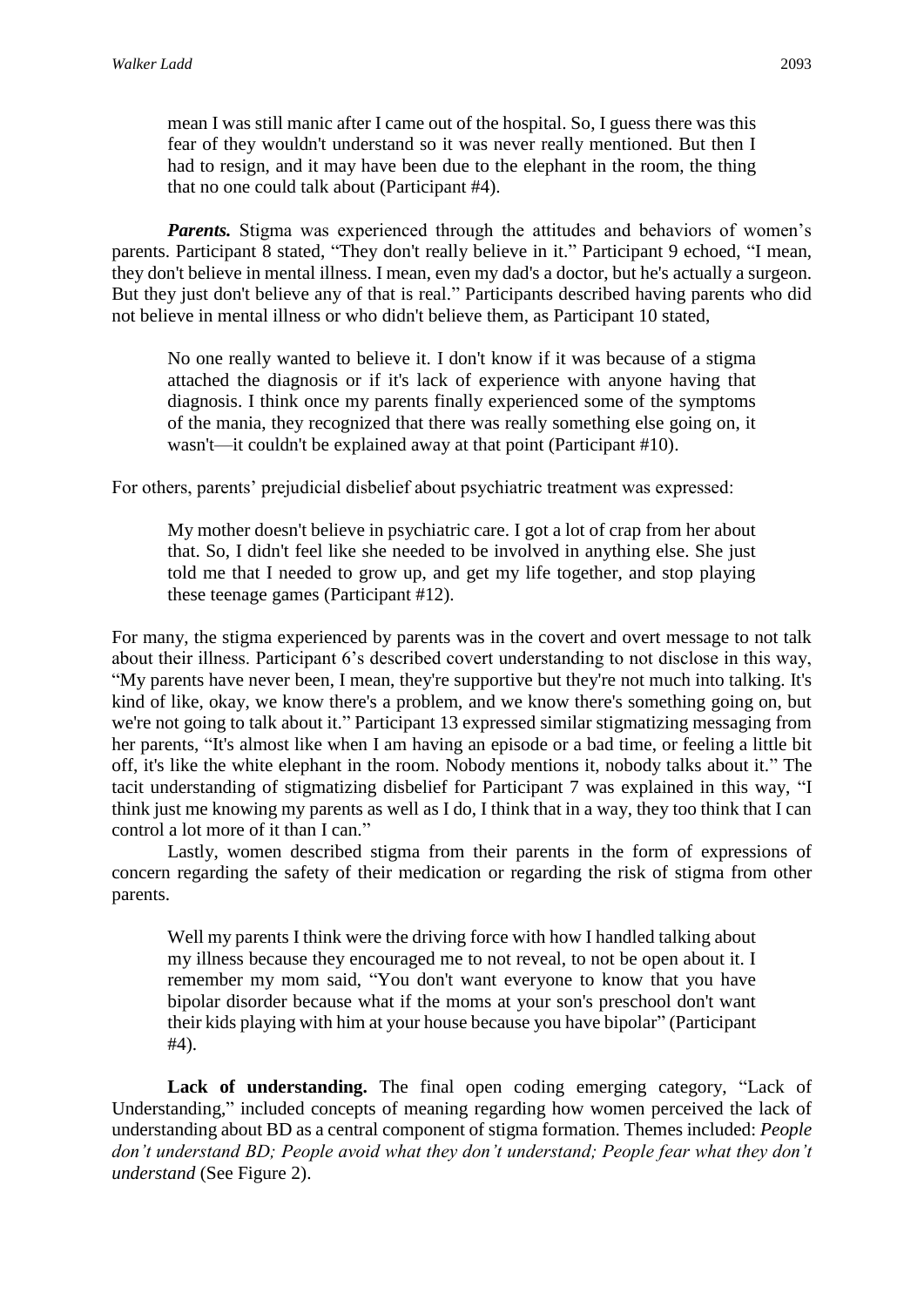

**Figure 2.** Stigma Conceptualized as Lack of Understanding

*People don't understand BD.* The core concept described included a fundamental ignorance about BD, as Participant 5 noted, "From my experience, from what I've heard is if someone is bipolar they think schizophrenia." Participant 10 echoed,

I think a lot of people don't understand the differences between certain types of mental illnesses. They kind of group them all together. I think people just think they're like that and that's it. Like this person's crazy and that's it (Participant #10).

For Participant 14, lack of understanding involved the media,

I mean I think most people have ideas in the media of what bipolar disorder is or other things that are just totally incorrect understandings. So, I feel like when you say depression people sort of get it immediately. But when you say bipolar disorder it's less immediately familiar (Participant #14).

Participant 12 explained, "I mean, it was, not only was it just the complete lack of knowledge, the sheer ignorance of it all, the fear of not being normal I think that led most of the reactions." Stigma was understood to be rooted in a lack of knowledge, or understanding regarding mental illness, postpartum depression and bipolar disorder.

*People avoid what they don't understand.* As a result of the experience of stigma, women also understood stigma as a mechanism for social avoidance:

I think just mental illness in itself just kind of just something don't want to talk about, or they're kind of afraid to talk about. And I think something that's not, that's normal depression, or just a panic attack, or anxiety is something that you're calling bipolar. I think it kind of turns people away because maybe they're afraid or they just don't understand. I think they just don't understand. So when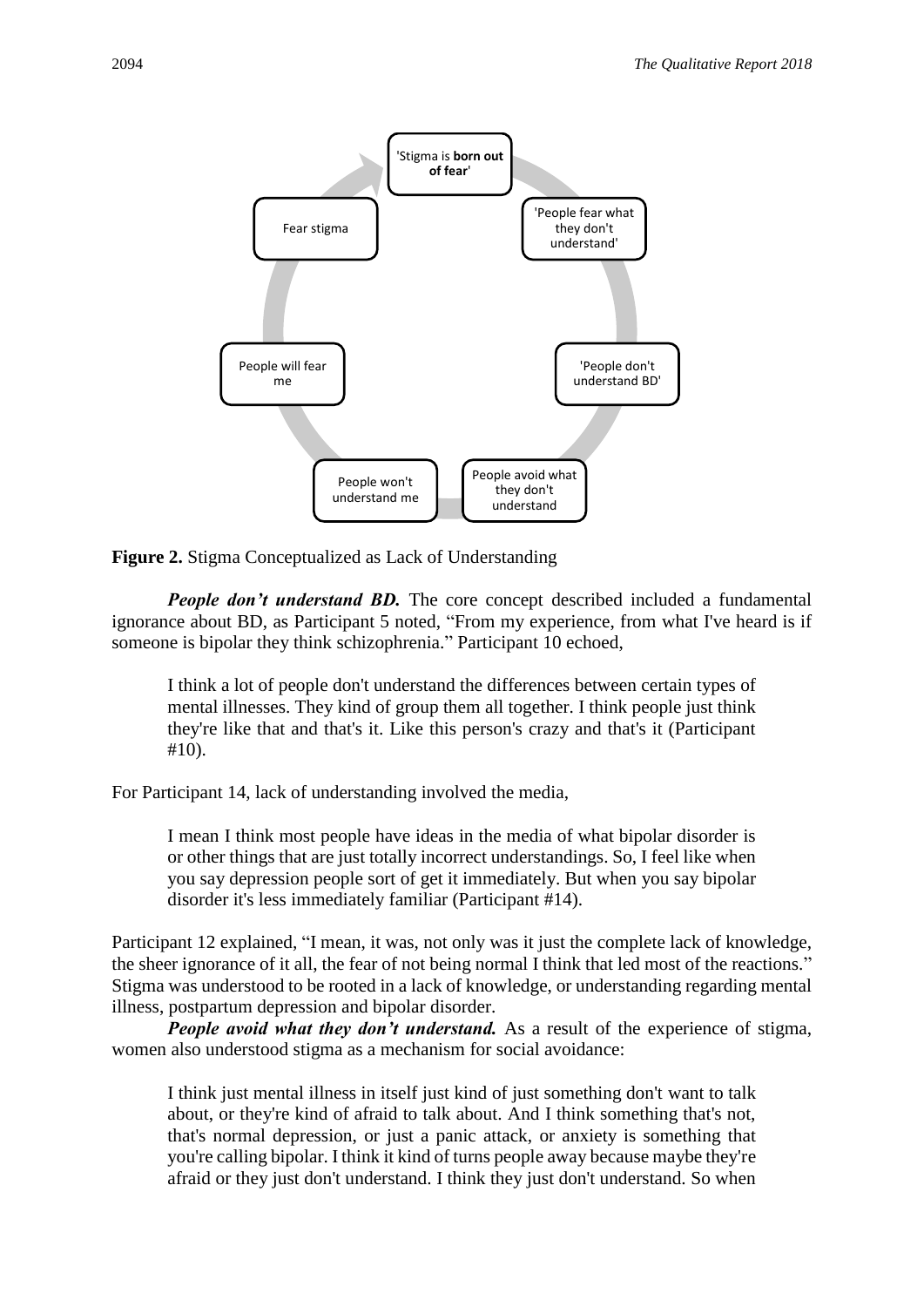you don't understand something, you're kind of hesitant to talk about it, or be around somebody who says they have that going on (Participant #7).

The nature of avoidance was seen as fear-based:

I don't know if a lot of people think, okay, I'm going to catch it. It's not a virus. But maybe there's some weird subconscious feeling like oh my god, I could be like that. Or maybe I'm really like that, and it just hasn't come out, or who knows. But I think it's more think it's just the lack of control, association lack of control with a mental illness, and feeling vulnerable around somebody who has a diagnosis (Participant #15).

The lack of understanding regarding BD resulted in the avoidance behavior by others. The nature of lack of understanding BD was described as fear (See Figure 2).

*People fear what they don't understand.* Participant 13 shared, "Just the unknown. They don't completely understand so that's scary. It's not a sure thing, so that's scary. It's not normal, it's not what they're used to." Participant 9 explained, "People with bipolar for some reason they think you are what people like to call batshit crazy. Like it's beyond, it's just too scary." Finally, Participant 7 summarized,

Emotions can really scare people. I think that's a big part of it is that people just are afraid of being witness to the unknown. And if they've been lucky enough to not have to deal with that in any capacity or people have been hiding it, then it's very scary. And that's where stigma is born; it's born out of fear (Participant #7).

#### **Axial Application of the Paradigm of Conditions**

Through the application of the Corbin and Strauss (2015) paradigm of conditions, actions-interactions and consequences, the analysis revealed that the properties of the category Experiencing Stigma were based on the conditions of re-entering life following the diagnosis of a bipolar disorder. Actions-interactions included women experiencing direct and indirect prejudicial beliefs and behaviors based on stereotypes of bipolar disorder and mentally ill mothers portrayed in media. Experiencing stigma in multiple and intersecting domains of personal, social, and public life reinforced the knowledge of stereotypes of mental illness. Consequences of this experience resulted in the development of the belief that stigma is prevalent, pervasive and based on the lack of understanding regarding BD (Table 1).

| Properties             | Conditions                                        | Actions-Interactions                                  | Consequences                                                                                     |
|------------------------|---------------------------------------------------|-------------------------------------------------------|--------------------------------------------------------------------------------------------------|
| Diagnosis              | Initial.<br>provider,<br>psychiatric<br>emergency | Relief                                                | Illness treated, emergency ended<br>Understanding the illness<br>Understanding previous symptoms |
| Experiencing<br>Stigma | Re-entering the<br>world: family,                 | Direct experience of stigma resulting from disclosure | Discrimination-refused treatment,<br>termination of employment                                   |
|                        | work,<br>providers,                               | Reinforcement of stereotypes of mental illness        | Loss of relationships                                                                            |
|                        | social support                                    | Parents and family reinforce non-disclosure           | Stigma of BD is universal and real                                                               |

#### **Table 1.** Paradigm Analysis in Axial Coding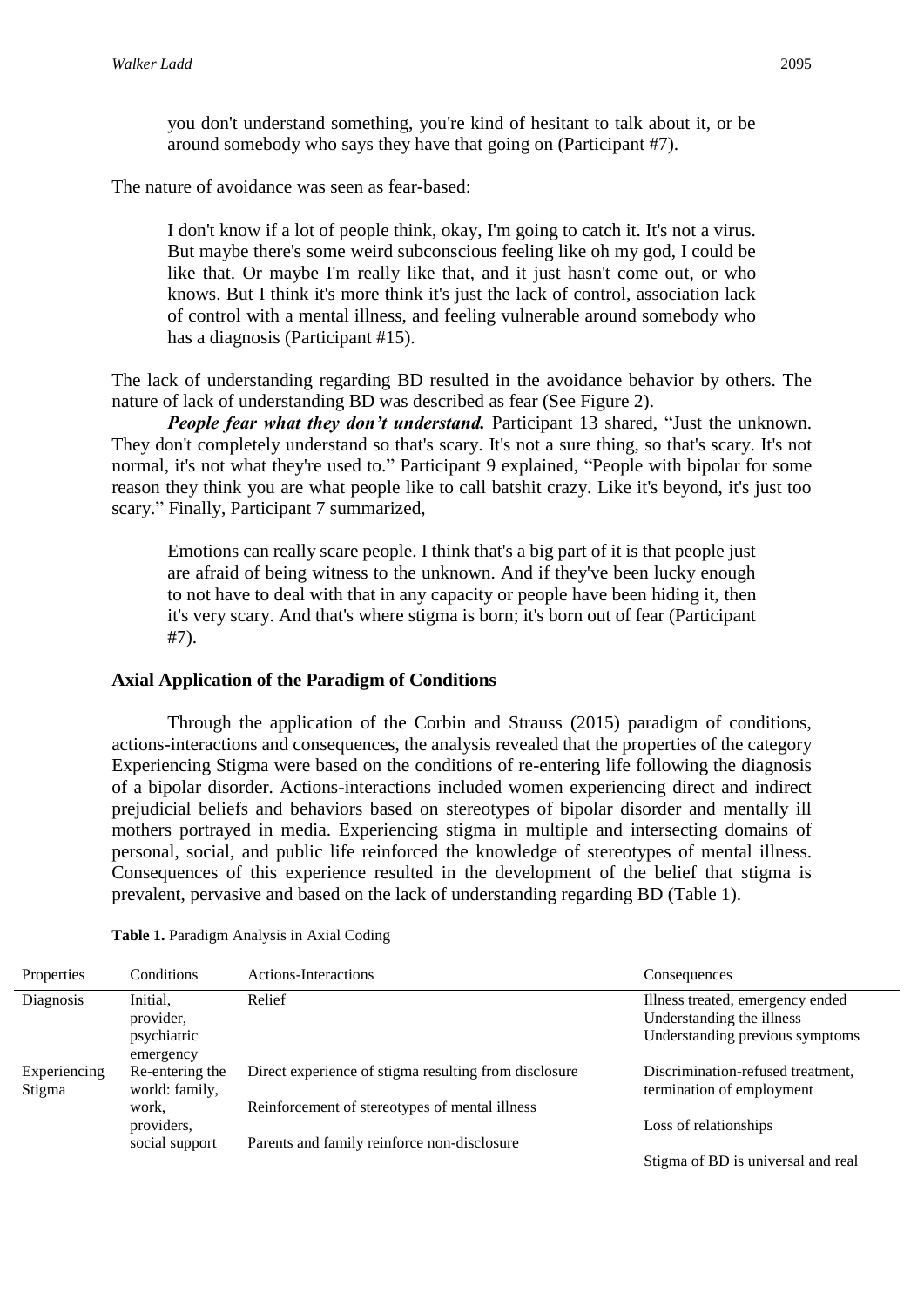| 2096                     |                                          |                                                                                   | The Qualitative Report 2018                                                            |  |
|--------------------------|------------------------------------------|-----------------------------------------------------------------------------------|----------------------------------------------------------------------------------------|--|
| Lack of<br>Understanding | Personal, social<br>and public<br>lives. | Belief that people don't understand BD, and not<br>understanding results in fear. | Stigma is perceived as not<br>understanding BD caused by universal<br>fear of unknown. |  |
|                          |                                          | Avoiding disclosure                                                               | Core category: "Born in fear"                                                          |  |

#### **Theoretical Conceptualization**

Once the core category *Born of Out of Fear* emerged, selective coding developed further theoretical understanding. Returning to the raw data for a final search of meaning units of categorical significance relative to the core category developed theoretical sensitivity of the process of coping with the stigma of bipolar disorder. Micro and macro analysis of the meanings of stigma, and the use of summarizing memos assisted in the formation of a conditional/consequential matrix (Corbin & Strauss, 2015).

In a conditional matrix, the outer most layer represents the condition that permeates the subsequent levels. As applied to the current study, the stigma permeated public, social and personal dimensions. Women identified that their diagnosis was associated with negative attributes, stereotypes, and prejudicial assumptions regarding their diagnosis (see Figure 3).



**Figure. 3** Conditional/Consequential Matrix of Stigma of BD for New Mothers

#### **Discussion**

The objective of this study was to describe and explain the nature of the stigma of mental illness for women diagnosed with a BD during the postpartum period. The body of literature regarding the stigma of mental illness has produced hundreds of studies (Pickenhagen & Sartorious, 2002) and several models of stigma formation (Corrigan, Markowitz, & Watson, 2004; Goffman, 1963/2009; Jones et al., 1984; Link & Phelan, 2001; Thornicroft et al., 2007).

The stigma described by participants in this study confirms theoretical models of stigma formation. For example, the stereotypes described by the participants in this study mirror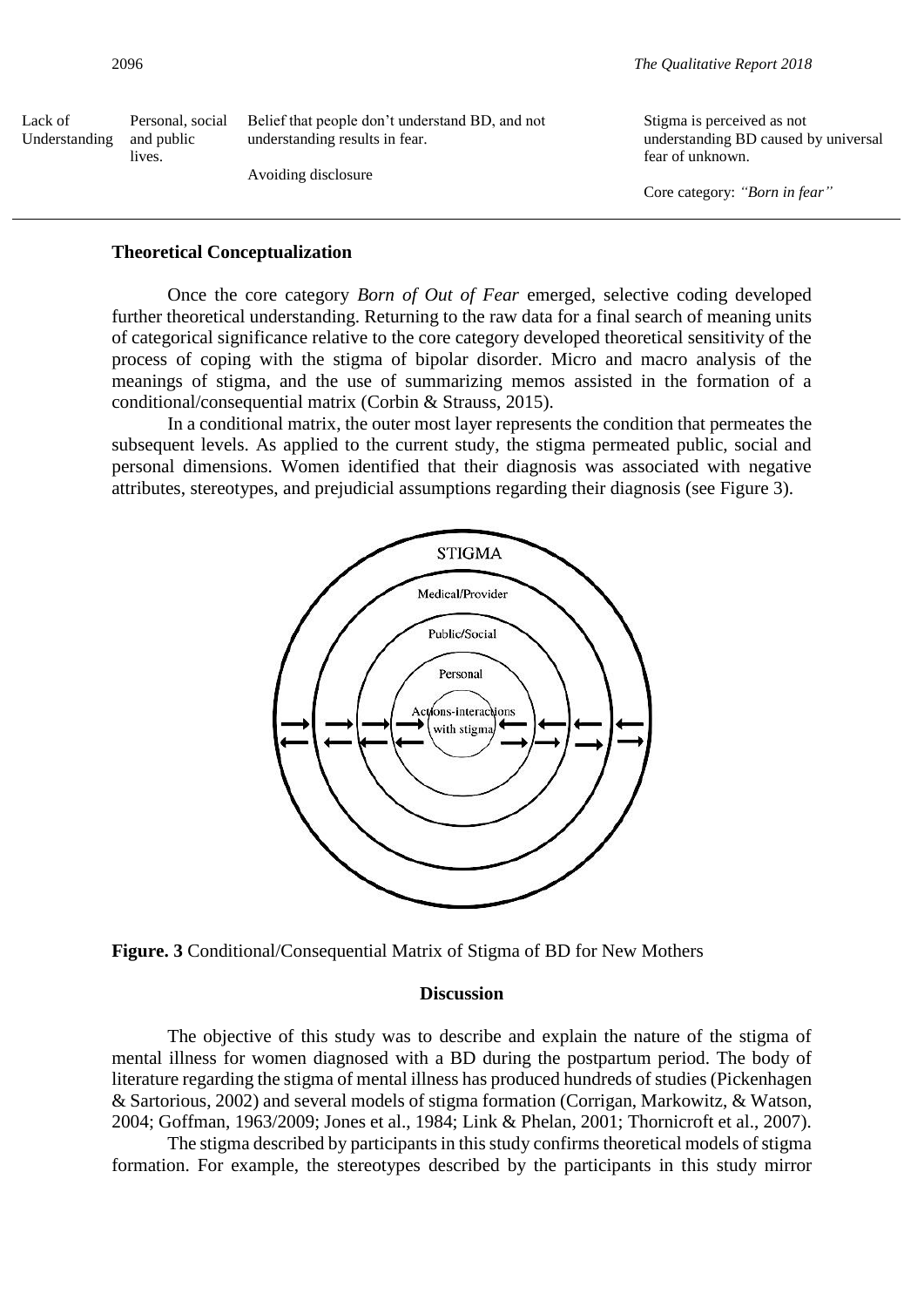Goffman's (1963/2009) early conceptualization of stigma as "an attribute that is deeply discrediting" (p. 3). Women's overt and tacit experience with stereotypes as a result of their diagnosis contributed to the belief that society viewed them as "reduced in our minds from a whole and usual person to a tainted, discounted one" (p. 3). The pervasive nature of stigma of BD identified by stereotypes described promoted the construction of separate social identities based on anticipation of stigma, such as avoiding disclosure in work where their identity might be discredited should they be associated with negative attributes (Goffman, 1963/2009). Goffman described stigma as both virtual and actual. The stigmatized individual experiences self as normal, but also perceives that "whatever others profess, they do not really 'accept' him and are not ready to make contact with him on equal grounds" (p. 7). Goffman's work set in motion a relative interest in making the invisible visible with regards to using social science to study stigma, yet the zeitgeist of mid-twentieth century American psychiatry had yet to consider perinatal mood or anxiety disorders distinguishable from the general population.

In *Social Stigma: The Psychology of Marked Relationships*, Jones et al. (1984) conceptualized stigma as having six interconnected dimensions of an individual being "marked" (Jones et al., 1984, p. 7) by society based on signs or symptoms of a disorder. The dimensions range on a spectrum of discernibility by others and include: (a) concealability/visibility; (b) course over time; (c) strain on interpersonal relationships; (d) aesthetics related to the disorder; (e) known cause of the disorder; (f) danger to others associated with the disorder. The model presumed, "The mark is potentially discrediting and commonly becomes so when it is linked through attributional processes to causal dispositions, and the dispositions are seen as deviant" (Jones et al., 1984, p. 7). In the current study, the description of stigma aligned with the Jones et al. (1984) model in that participants described knowing that women with BD had been marked by stereotypes as being deviant, as illustrated by 3 participants using similar language of "running down the street naked and screaming" (Participants 2, 8, 9). The domains put forth by Jones et al. (1984) considered the observer/observed relationship as the totality of the stigma experience, not considering the multiple and intersecting experience of self in the non-marked life, such as mother-infant dyad. Women in the current study experienced self as "marked" in public, social, and personal domains where the observer was not their infant or their other children. Stigma was not present in the interpersonal relationship between mother and child. In essence, women were never "marked" by the infant they brought into the world. Stigma may have been born out of fear, but their child was born stigma free.

Stigma theory put forth by Link and Phelan (2001) suggested stigma as a mechanism of social power, "Thus we apply the term stigma when elements of labeling, stereotyping, separation, status loss and discrimination co-occur in a power situation that allows them to unfold" (Link & Phelan, 2001, p. 367). Stigma occurs when behavior is exhibited and noted as different by the observer, linked to deviant or undesirable personal characteristics through attribution, and separated from normal and mainstream constructs, resulting in the individual's loss of status, discredit, and discriminatory behavior (Link & Phelan, 2001), and negative emotional reactions (Link, Yang, Phelan, & Collins, 2004). In this way, stigma is an expression of the observer, waged through a process of attributional linking of individuals to negative stereotypes, anticipating negative behaviors that may result from a person having the label, and separating from the individual through social avoidance and discrimination.

Participants in the current study experienced the labeling process suggested by Link and Phelan (2001), predominantly by care providers. As reported by every participant in this study, getting the diagnosis itself, while necessary to obtain treatment, was a labeling process that induced stereotyping, separation and discrediting in the eyes of the provider. For most, the labeling process was repeated when the diagnostic label was shared with spouses, parents, and work colleagues. Current findings reveal the perceptions of the process of being stigmatized, a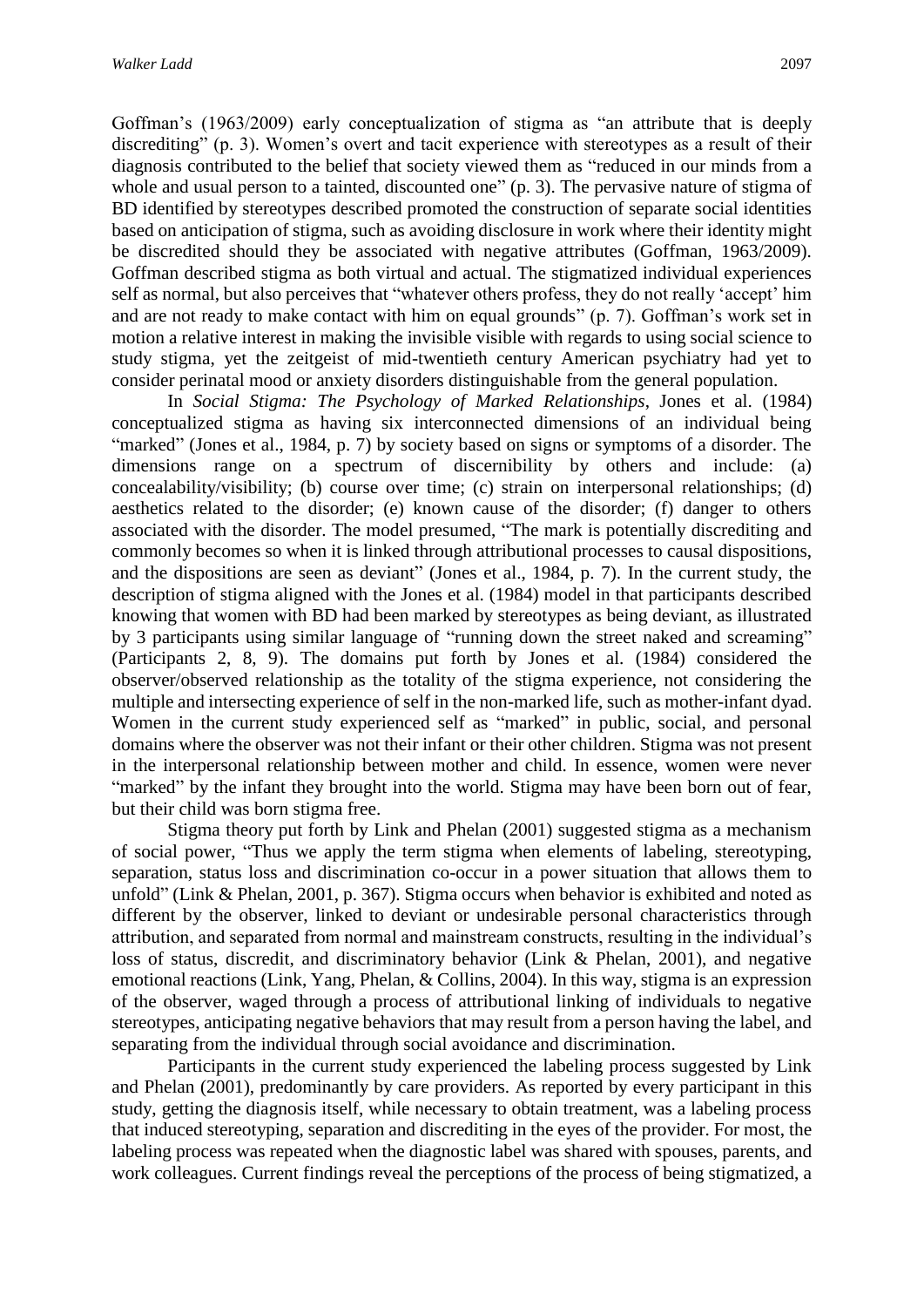facet of stigma formation not fully considered in Link and Phelan's model (2001). Moreover, what was evidenced in women's descriptions was the absence of the labeling process occurring with their baby or other children. From this perspective, women's behavior did not elicit labels from their babies, developmentally incapable of cognitive attribution. A lack of understanding, due to developmental age, created a maternal-infant dyad free from stigma.

How might the *lack of understanding* explain both the causes of the stigma and the absence of stigma for mothers diagnosed with BD? The foundational nature of stigma for the women in this study was lack of understanding about BD by everyone who knew they had BD. As evidenced in this grounded theory study, stigma was a problem of ignorance, supporting the theory put forth by Thornicroft et al. (2007), that stigma is a problem of ignorance, a problem of prejudice, and a problem of discrimination.

Findings set the experience of stigma for mothers diagnosed with BD in the first year postpartum, in contrast to existing models of stigma, in that nature of stigma did not include their infant, or other children. As research has determined perinatal mood and anxiety disorders interfere with the critical infant developmental mechanism of maternal attachment, this study provides an expanded theoretical frame with regards to stigma and attachment. While untreated perinatal mood or anxiety disorders may interfere with a mother's ability to attach to her child, the stigma of the disorder may not.

#### **Limitations**

The limitations of this study include the self-reporting of BD by participants and absent documentation of a confirmed medical diagnosis. The sample size is a limitation for generalizability to larger populations. However, the goal of GT is not generalizability, rather, the rigorous analysis of a phenomenon not widely understood. As the first study exploring the specific experience of the stigma of mental illness for mothers diagnosed with BD, future research regarding the relationship between the stigma of perinatal mood and anxiety disorders and maternal attachment is indicated.

#### **References**

- Abrams, L. S., & Curran, L. (2009). "And you're telling me not to stress?" A grounded theory study of postpartum depression symptoms among low‐income mothers. *Psychology of Women Quarterly*, *33*(3), 351-362.
- Abrams, L. S., & Curran, L. (2011). Maternal identity negotiations among low-income women with symptoms of postpartum depression. *Qualitative Health Research, 21*(3), 373- 385. doi:10.1177/1049732310385123
- Abrams, L. S., Dornig, K., & Curran, L. (2009). Barriers to service use for postpartum depression symptoms among low-income ethnic minority mothers in the United States. *Qualitative Health Research*, *19*(4), 535-551.
- Amankwaa, L. C. (2003). Postpartum depression among African American women. *Issues of Mental Health Nursing*, *24*(3), 297-316.
- Atkinson, L., Paglia, A., Coolbear, J., Niccols, A., Parker, K. C., & Guger, S. (2000). Attachment security: A meta-analysis of maternal mental health correlates. *Clinical Psychology Review, 20*(8), 1019-1040.
- Aydemir, O. & Akkaya, C., (2011). Association of social anxiety with stigmatization and low self-esteem in remitted bipolar patients. *Acta Neuropsychiatrica, 23*, 224-228.
- Barker, E. D., Jaffee, S. R., Uher, R., & Maughan, B. (2011). The contribution of prenatal and postnatal maternal anxiety and depression to child maladjustment. *Depression and Anxiety, 28*(8), 696-702.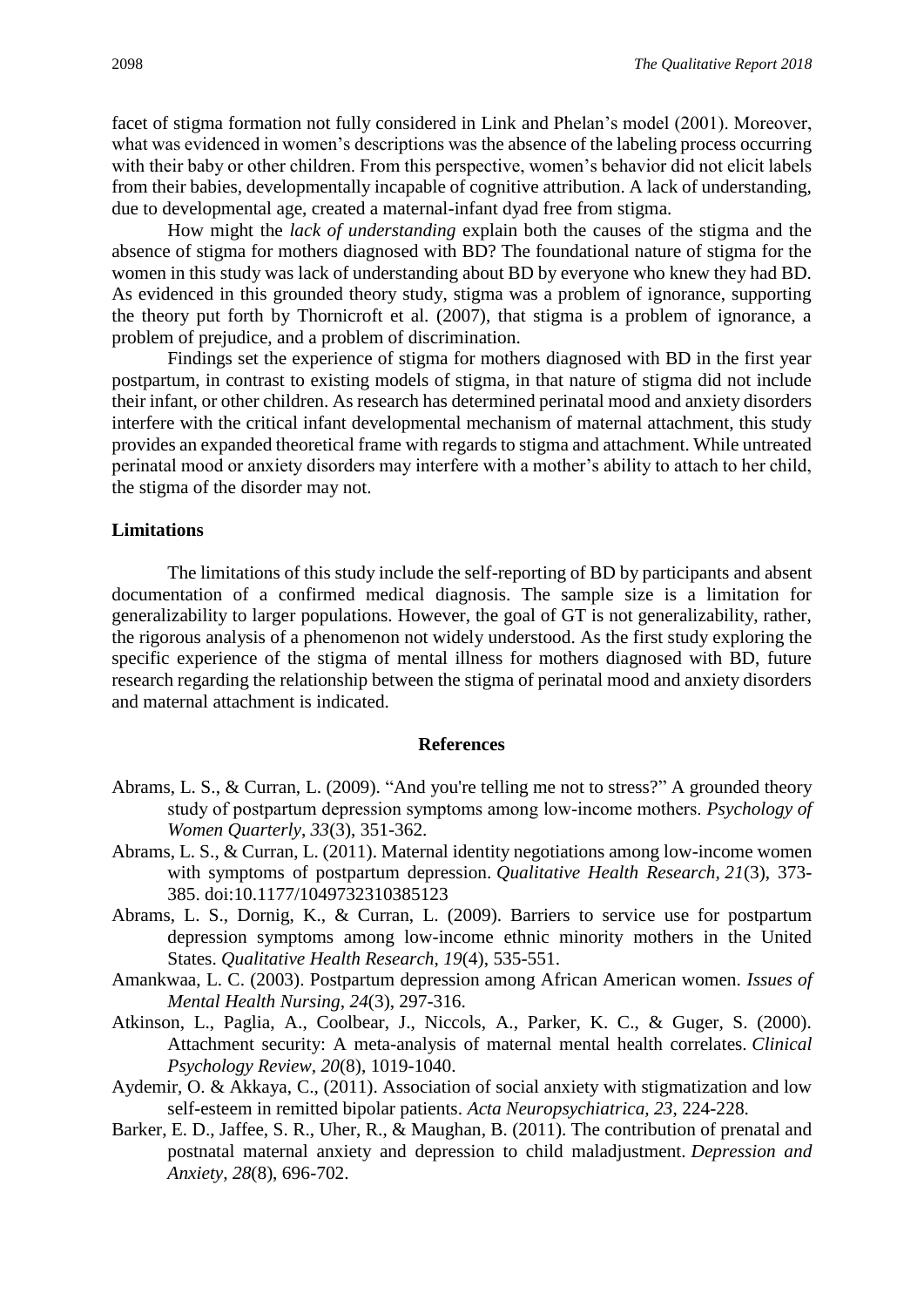- Barimani, M., & Hylander, I. (2008). Linkage in the chain of care: A grounded theory of professional cooperation between antenatal care, postpartum care and child health care. *International Journal of Integrated Care*, *8*(4), e77.
- Bauer, M., & Pfennig, A. (2005). Epidemiology of bipolar disorders. *Epilepsia*, *46*(s4), 8-13.
- Beck, C. T. (1993). Teetering on the edge: A substantive theory of postpartum depression. *Nursing research*, *42*(1), 42-48.
- Binder, E. B., Newport, D. J., Zach, E. B., Smith, A. K., Deveau, T. C., Altshuler, L. L., ... & Cubells, J. F. (2010). A serotonin transporter gene polymorphism predicts peripartum depressive symptoms in an at-risk psychiatric cohort. *Journal of Psychiatric Research*, *44*(10), 640-646.
- Bilszta, J., Ericksen, J., Buist, A., & Milgrom, J. (2010). Women's experience of postnatal depression-beliefs and attitudes as barriers to care. *Australian Journal of Advanced Nursing*, *27*(3), 44-54.
- Bloch, M., Schmidt, P. J., Danaceau, M., Murphy, J., Nieman, L., & Rubinow, D. R. (2000). Effects of gonadal steroids in women with a history of postpartum depression. *American Journal of Psychiatry*, *157*(6), 924-930.
- Byatt, N., Simas, T. A. M., Lundquist, R. S., Johnson, J. V., & Ziedonis, D. M. (2012). Strategies for improving perinatal depression treatment in north American outpatient obstetric settings. *Journal of Psychosomatic Obstetrics & Gynecology, 33*(4), 143-161. doi: 10.3109/0167482X.2012.728649
- Cerit, C., Filizer, A., Tural, U., & Tufan, A. E. (2012). Stigma: A core factor on predicting functionality in bipolar disorder. *Comprehensive Psychiatry, 53*, 484-489.
- Chan, S., & Levy, V. (2004). Postnatal depression: A qualitative study of the experiences of a group of Hong Kong Chinese women. *Journal of Clinical Nursing*, *13*(1), 120-123.
- Cherryholmes, C. H. (1994). More notes on pragmatism. *Educational Researcher, 23*(1), 16- 18.
- Conroy, S., Pariante, C. M., Marks, M. N., Davies, H. A., Farrelly, S., Schacht, R., & Moran, P. (2012). Maternal psychopathology and infant development at 18 months: The impact of maternal personality disorder and depression. *Journal of the American Academy of Child & Adolescent Psychiatry, 51*(1), 51-61.
- Corbin, J., & Strauss, A. (2015). *Basics of qualitative research: Techniques and procedures for developing grounded theory* (4<sup>th</sup> ed.). Thousand Oaks, CA: Sage.
- Corrigan, P. W., Markowitz, F. E., & Watson, A. C. (2004). Structural levels of mental illness stigma and discrimination. *Schizophrenia Bulletin, 30*, 481-491.
- Corrigan, P. W., & Watson, A. C. (2002). Understanding the impact of stigma on people with mental illness. *World Psychiatry*, *1*(1), 16-20.
- Day, E. N., Edgren, K., & Eshleman, A. (2007). Measuring stigma toward mental illness: Development and application of the mental illness stigma scale 1. *Journal of Applied Social Psychology*, *37*(10), 2191-2219.
- Dennis, C. L., & Chung-Lee, L. (2006). Postpartum depression help-seeking barriers and maternal treatment preferences: A qualitative systematic review. *Birth*, *22*(4), 323-336.
- Diaz-Caneja, A., & Johnson, S. (2004). The views and experiences of severely mentally ill mothers. *Social Psychiatry and Psychiatric Epidemiology*, *39*(6), 472-482.
- Dolman, C., Jones, I., & Howard, L. M. (2013). Pre-conception to parenting: A systematic review and meta-synthesis of the qualitative literature on motherhood for women with severe mental illness. *Archives of Women's Mental Health*, *16*(3), 173-196.
- Doucet, S. N., Letourneau, N. L., & Stoppard, J. M. (2010): Contemporary paradigms for research related to women's mental health. *Health Care for Women International, 31*(4), 296-312. doi: 10.1080/07399330903518509
- Edwards, E., & Timmons, S. (2005). A qualitative study of stigma among women suffering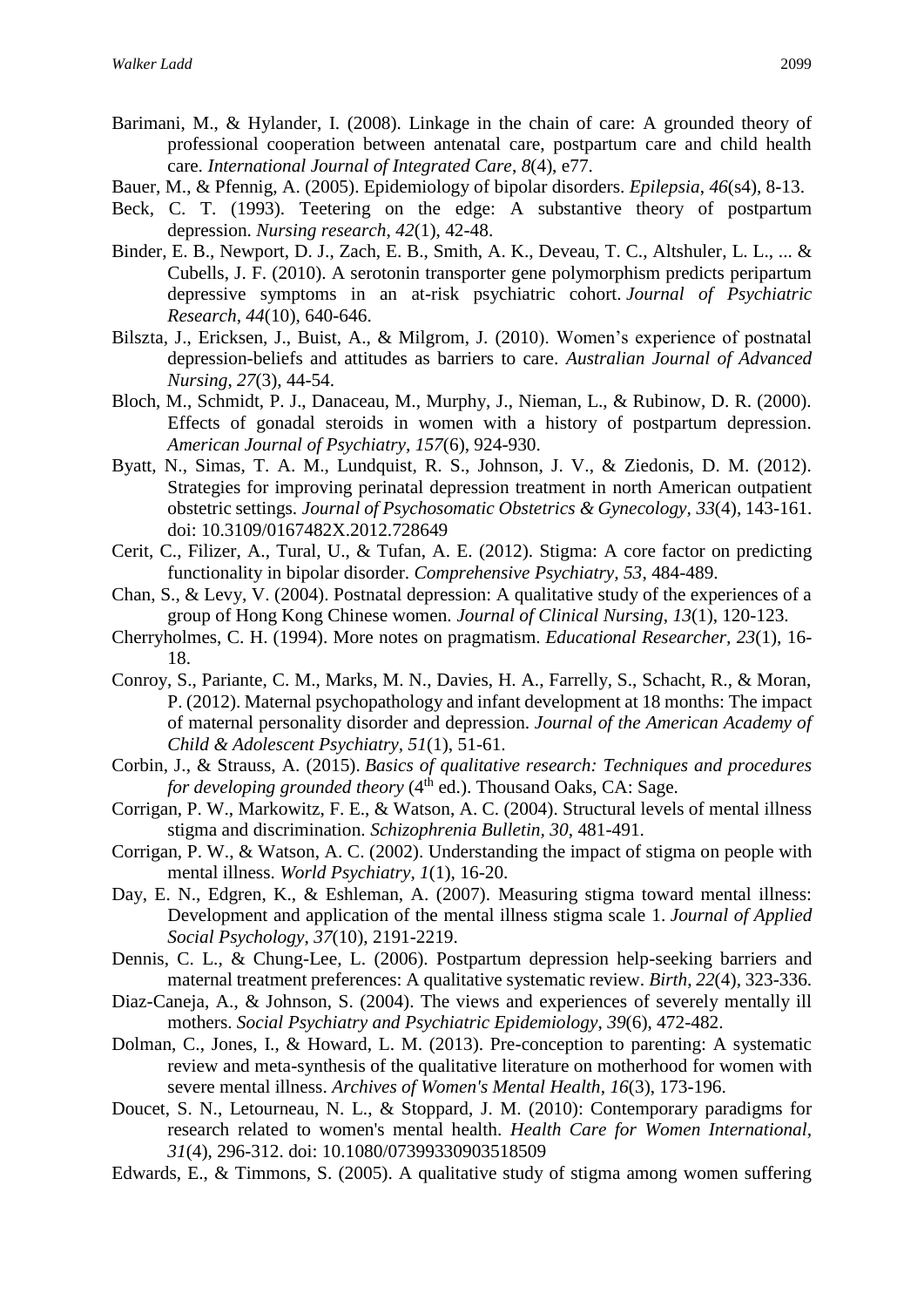postnatal illness. *Journal of Mental Health, 14*(5), 471-481.

- Ellison, N., Mason, O., & Scior, K. (2013). Bipolar disorder and stigma: A systematic review of the literature. *Journal of Affective Disorders*, *151*(3), 805-820.
- Fajutrao, L., Locklear, J., Priaulx, J., & Heyes, A. (2009). A systematic review of the evidence of the burden of bipolar disorder in Europe. *Clinical Practice and Epidemiology in Mental Health*, *5*(1), 3.
- Fisher, J., Mello, M. C. D., Patel, V., Rahman, A., Tran, T., Holton, S., & Holmes, W. (2012). Prevalence and determinants of common perinatal mental disorders in women in lowand lower-middle-income countries: a systematic review. *Bulletin of the World Health Organization, 90*, 139-149.
- Freeman, M. P., Smith, K. W., Freeman, S. A., McElroy, S. L., Kmetz, G. E., Wright, R., & Keck, J. P. (2002). The impact of reproductive events on the course of bipolar disorder in women. *The Journal of Clinical Psychiatry, 63*(4), 284-287.
- Furnham, A. (2009). Psychiatric and psychotherapeutic literacy: Attitudes to, and knowledge of, psychotherapy. *International Journal of Social Psychiatry, 55*(6), 525-537.
- Furnham, A., & Anthony, E. (2010). Lay theories of bipolar disorder: The causes, manifestations and cures for perceived bipolar disorder. *International Journal of Social Psychiatry*, *56*(3), 255-269.
- Galéra, C., Côté, S. M., Bouvard, M. P., Pingault, J. B., Melchior, M., Michel, G., ... & Tremblay, R. E. (2011). Early risk factors for hyperactivity-impulsivity and inattention trajectories from age 17 months to 8 years. *Archives of General Psychiatry, 68*(12), 1267-1275.
- Gerardin, P., Wendland, J., Bodeau, N., Galin, A., Bialobos, S., Tordjman, S., ... & Cohen, D. (2011). Depression during pregnancy: Is the developmental impact earlier in boys? A prospective case-control study. *Journal of Clinical Psychiatry, 72*(3), 378-387.
- Glaser, B. (1978). *Theoretical sensitivity: Advances in the methodology of grounded theory*. Mill Valley, CA: The Sociology Press.
- Glaser, B., & Strauss, A. (1967). *The discovery of grounded theory: Strategies for qualitative research*. Chicago, IL: Aldine.
- Goffman, E. (2009). *Stigma: Notes on the management of spoiled identity*. New York, NY: Simon and Schuster. (Original work published 1963)
- Goodman, S. H. (2007). Depression in women. *Annual Review of Clinical Psychology, 3*, 107- 135.
- Grigoriadis, S., VonderPorten, E. H., Mamisashvili, L., Tomlinson, G., Dennis, C. L., Koren, G., ... & Martinovic, J. (2013). The impact of maternal depression during pregnancy on perinatal outcomes: A systematic review and meta-analysis. *Journal of Clinical Psychiatry, 74*(4), e321-e341.
- Grote, N. K., Bridge, J. A., Gavin, A. R., Melville, J. L., Iyengar, S., & Katon, W. J. (2010). A meta-analysis of depression during pregnancy and the risk of preterm birth, low birth weight, and intrauterine growth restriction. *Archives of General Psychiatry, 67*(10), 1012-1024.
- Hall, W. A., & Callery, P. (2001). Enhancing the rigor of grounded theory: Incorporating reflexivity and relationality. *Qualitative Health Research, 11*(2), 257-272.
- Hayes, L. J., Goodman, S. H., & Carlson, E. (2013). Maternal antenatal depression and infant disorganized attachment at 12 months. *Attachment & Human Development, 15*(2), 133- 153.
- Hipwell, A. E., Goossens, F. A., Melhuish, E. C., & Kumar, R. (2000). Severe maternal psychopathology and infant–mother attachment. *Development and Psychopathology, 12*(2), 157-175.
- Hirschfeld, R. M., Calabrese, J. R., Weissman, M. M., Reed, M., Davies, M. A., Frye, M. A.,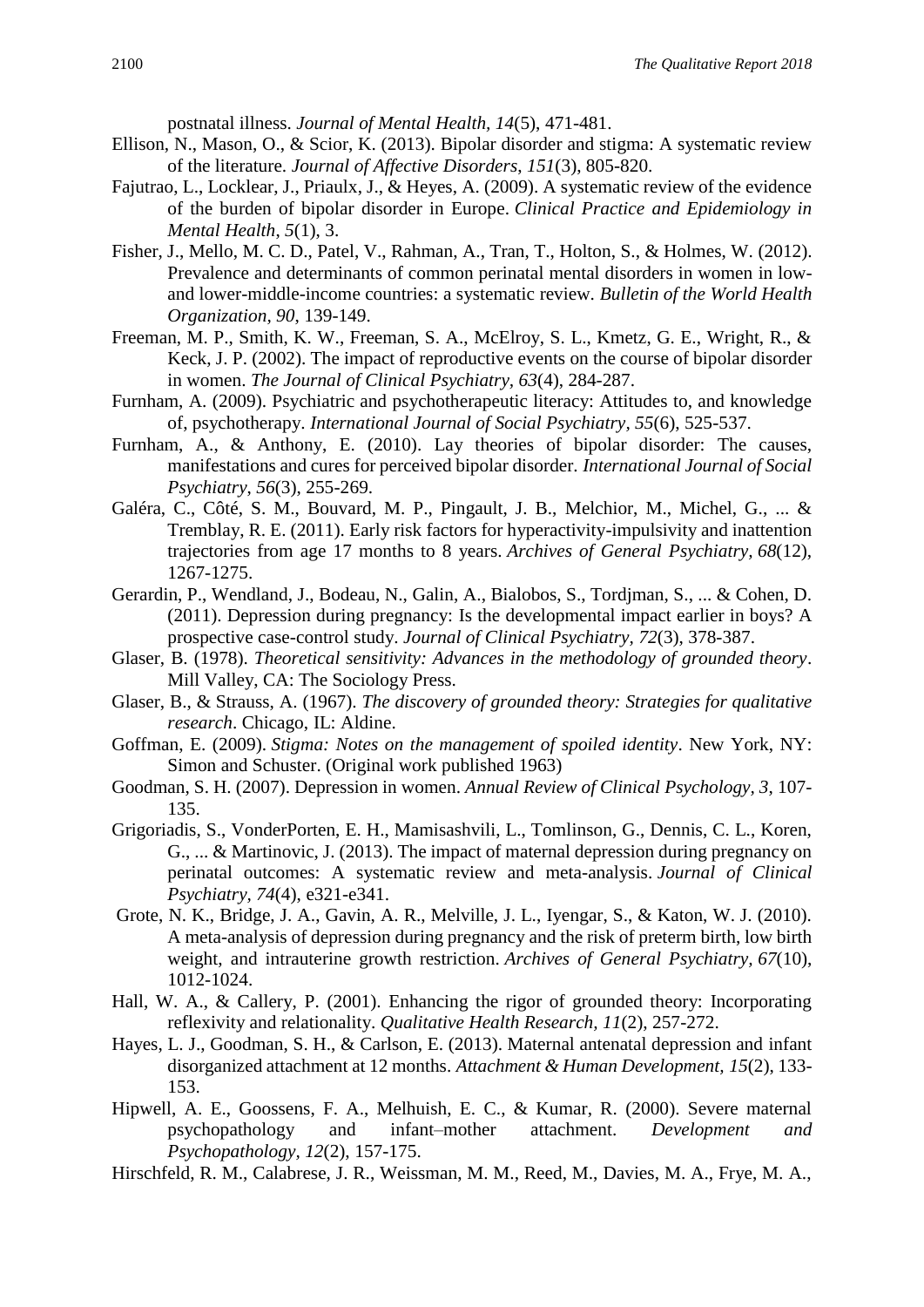... & Wagner, K. D. (2003). Screening for bipolar disorder in the community. *The Journal of Clinical Psychiatry*, *64*(1), 53-59.

- Holopainen, D. (2002). The experience of seeking help for postnatal depression. *Australian Journal of Advanced Nursing*, *25*(3-4), 39-44.
- Howard, L. M., Kumar, R., & Thornicroft, G. (2001). Psychosocial characteristics and needs of mothers with psychotic disorders. *The British Journal of Psychiatry*, *178*(5), 427- 432.
- Jacobi, F., Wittchen, H. U., Hölting, C., Höfler, M., Pfister, H., Müller, N., & Lieb, R. (2004). Prevalence, co-morbidity and correlates of mental disorders in the general population: Results from the German Health Interview and Examination Survey (GHS). *Psychological Medicine*, *34*(04), 597-611.
- Jefferey, D., Clement, S., Corker, E., Howard, L. M., Murray, J., & Thornicroft, G. (2013). Discrimination in relation to parenthood reported by community psychiatric service users in the UK: A framework analysis. *BMC Psychiatry*, *13*(1), 120.
- Jiang, H. J., Elixhauser, A., Nicohlas, J., Steinter, C., Reyes, C., & Bierman, A. (2002). *Care of women in U.S. hospitals, 2000*. Rockville, MD: Agency for Healthcare Research and Quality. (HCUP fact book No.3, AHRQ publication No. 02-0044)
- Jones, E. E., Farina, A., Hastorf, A. H., Markus, H., Miller, D. T., & Scott, R. A. (1984). *Social stigma. The psychology of marked relationships.* New York, NY: WH Freeman & Co.
- Jones, I., & Craddock, N. (2005). Bipolar disorder and childbirth: The importance of recognizing risk. *The British Journal of Psychiatry*, *186*(6), 453-454.
- Jones, I., Chandra, P. S., Dazzan, P., & Howard, L. M. (2014). Bipolar disorder, affective psychosis, and schizophrenia in pregnancy and the post-partum period. *The Lancet*, *384*(9956), 1789-1799.
- Kaplan, P. S., Danko, C. M., Everhart, K. D., Diaz, A., Asherin, R. M., Vogeli, J. M., & Fekri, S. M. (2014). Maternal depression and expressive communication in one-year-old infants. *Infant Behavior and Development, 37*(3), 398-405.
- Karraa, W. (2014). *Transformed by postpartum depression: Women's stories of trauma and growth*. Amarillo, TX: Praeclarus.
- Kersten-Alvarez, L. E., Hosman, C. M., Riksen-Walraven, J. M., van Doesum, K. T., Smeekens, S., & Hoefnagels, C. (2012). Early school outcomes for children of postpartum depressed mothers: Comparison with a community sample. *Child Psychiatry & Human Development, 43*(2), 201-218.
- Kessler, R. C., Berglund, P., Demler, O., Jin, R., Merikangas, K. R., & Walters, E. E. (2005). Lifetime prevalence and age-of-onset distributions of DSM-IV disorders in the National Comorbidity Survey Replication. *Archives of General Psychiatry, 62*(6), 593-602.
- Kessler, R. C., Aguilar-Gaxiola, S., Alonso, J., Chatterji, S., Lee, S., Ormel, J., ... & Wang, P. S. (2009). The global burden of mental disorders: An update from the WHO World Mental Health (WMH) surveys. *Epidemiology and Psychiatric Sciences*, *18*(1), 23-33.
- Kendell, R. E., Chalmers, J. C., Platz, C. (1987). Epidemiology of puerperal psychoses. *British Journal of Psychiatry, 150*, 662-673.
- Kleine‐Budde, K., Touil, E., Moock, J., Bramesfeld, A., Kawohl, W., & Rössler, W. (2014). Cost of illness for bipolar disorder: A systematic review of the economic burden. *Bipolar Disorders, 16*, 337-353.
- Knaack, S. (2009). "Having a tough time": Towards an understanding of the psycho-social causes of postpartum emotional distress. *Journal of the Association for Research on Mothering, 11*(1), 80-94.
- Knudson-Martin, C., & Silverstein, R. (2009). Suffering in silence: A qualitative meta-dataanalysis of postpartum depression. *Journal of Marital and Family Therapy, 35*(2), 145- 158. doi:10.1111/j.1752-0606.2009.00112.x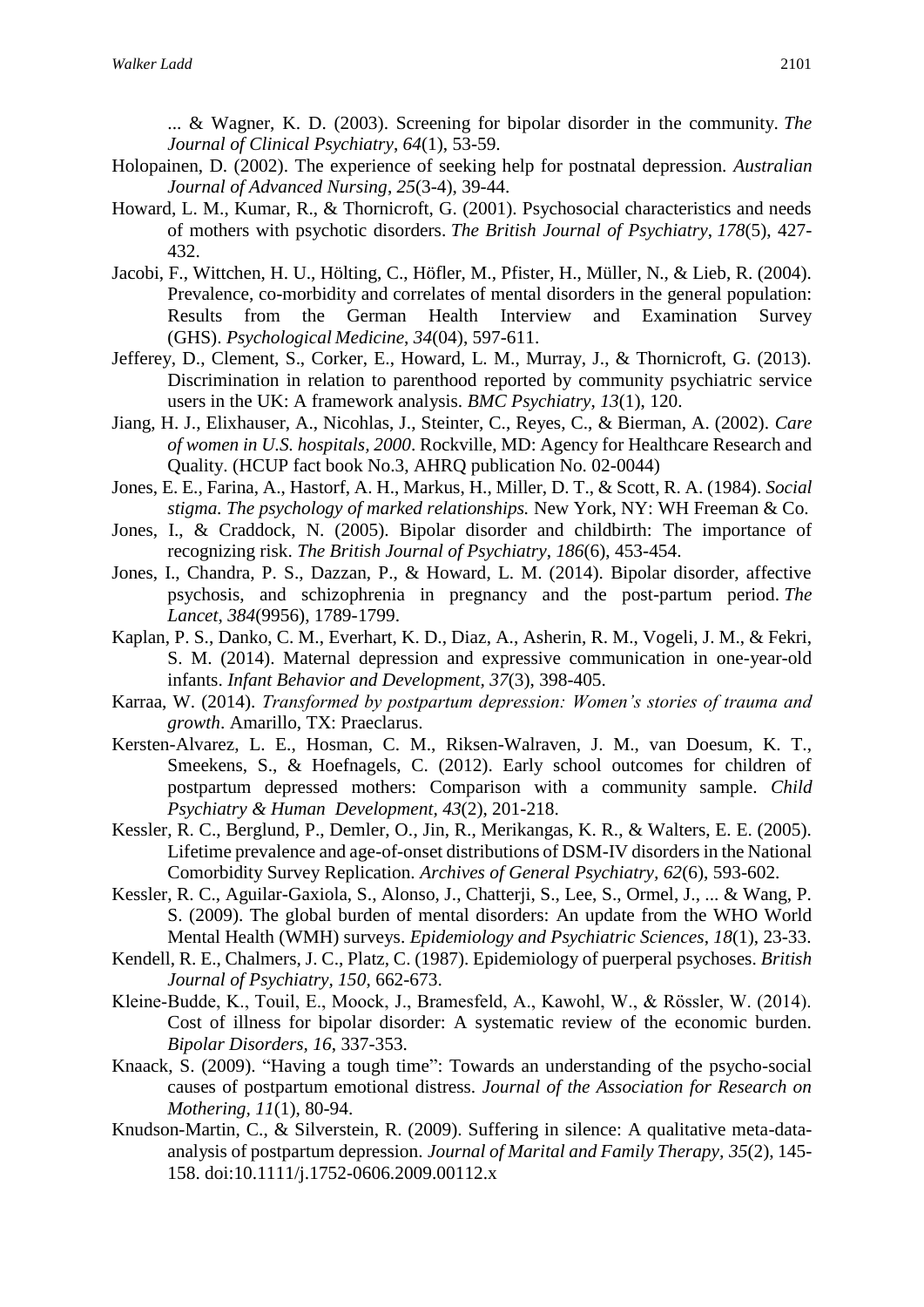- Korhonen, M., Luoma, I., Salmelin, R., & Tamminen, T. (2012). A longitudinal study of maternal prenatal, postnatal and concurrent depressive symptoms and adolescent wellbeing. *Journal of Affective Disorders, 136*(3), 680-692.
- Leis, J. A., Heron, J., Stuart, E. A., & Mendelson, T. (2014). Associations between maternal mental health and child emotional and behavioral problems: Does prenatal mental health matter? *Journal of Abnormal Child Psychology, 42*(1), 161-171.
- Letourneau, N. L., Tramonte, L., & Willms, J. D. (2013). Maternal depression, family functioning and children's longitudinal development. *Journal of Pediatric Nursing, 28*(3), 223-234.
- Link, B. G., & Phelan, J. C. (2001). *Conceptualizing stigma. Annual review of Sociology, 27*(1), 363-385.
- Link, B. G., Yang, L. H., Phelan, J. C., & Collins, P. Y. (2004). Measuring mental illness stigma. *Schizophrenia Bulletin, 30*(3), 511-541.
- Loo, P. W., Wong, S., & Furnham, A. (2012). Mental health literacy: A cross-cultural study from Britain, Hong Kong and Malaysia. *Asia‐Pacific Psychiatry*, *4*(2), 113-125.
- Mahon, P. B., Payne, J. L., MacKinnon, D. F., Mondimore, F. M., Goes, F. S., Schweizer, B., ... & Holmans, P. A. (2009). Genome-wide linkage and follow-up association study of postpartum mood symptoms. *American Journal of Psychiatry*, *166*(11), 1229-1237.
- Marcus, S., Flynn, H., Blow, F., & Barry, K. (2003). Depressive symptoms among pregnant women screened in obstetrics settings. *Journal of Women's Mental Health (Larchmont), 14*(4), 373-380.
- Marshall, C. & Rossman, G. B. (2010). *Designing qualitative research* (5<sup>th</sup> ed.). Thousand Oaks, CA: Sage.
- Martins, C., & Gaffan, E. A. (2000). Effects of early maternal depression on patterns of infantmother attachment: A meta-analytic investigation. *The Journal of Child Psychology and Psychiatry and Allied Disciplines, 41*(6), 737-746.
- Mead, G. H. (1972). *Mind, self and society from the standpoint of a social behaviorist*. C. W. Morris(Ed.). Chicago, IL: University of Chicago Press. (Original work published 1938)
- Merikangas, K. R., Jin, R., He, J. P., Kessler, R. C., Lee, S., Sampson, N. A., ... & Zarkov, Z. (2011). Prevalence and correlates of bipolar spectrum disorder in the world mental health survey initiative. *Archives of General Psychiatry*, *68*(3), 241-251.
- Merrill, L., Mittal, L., Nicoloro, J., Caiozzo, C., Maciejewski, P. K., & Miller, L. J. (2015). Screening for bipolar disorder during pregnancy. *Archives of Women's Mental Health*, *18*(4), 579-583.
- Munk-Olsen, T., Laursen, T. M., Meltzer-Brody, S., Mortensen, P. B., & Jones, I. (2012). Psychiatric disorders with postpartum onset: possible early manifestations of bipolar affective disorders. *Archives of General Psychiatry, 69*(4), 428-434.
- Munk-Olsen, T., Laursen, T. M., Pederson, C. B., Mors, O., & Mortensen, P. B. (2006). New parents and mental disorders: A population based register study. *JAMA, 296*(21), 2582- 2589.
- Munk-Olsen, T., Laursen, T. M., Pederson, C. B., Mors, O., & Mortensen, P. B. (2009). Risks and predictors of readmission for a mental disorder during the postpartum period. *Archives of General Psychiatry, 66*(2), 189-195.
- Nicolson, P. (1999). Loss, happiness, and postpartum depression: The ultimate paradox. *Canadian Psychology*, *40*, 162-178.
- O'Connell, B., & Irurita, V. (2000). Facilitating the process of theory development by creating a visual data analysis trail. *Graduate Research Nursing, 1*(1).
- Pawlby, S., Hay, D. F., Sharp, D., Waters, C. S., & O'Keane, V. (2009). Antenatal depression predicts depression in adolescent offspring: prospective longitudinal community-based study. *Journal of Affective Disorders, 113*(3), 236-243.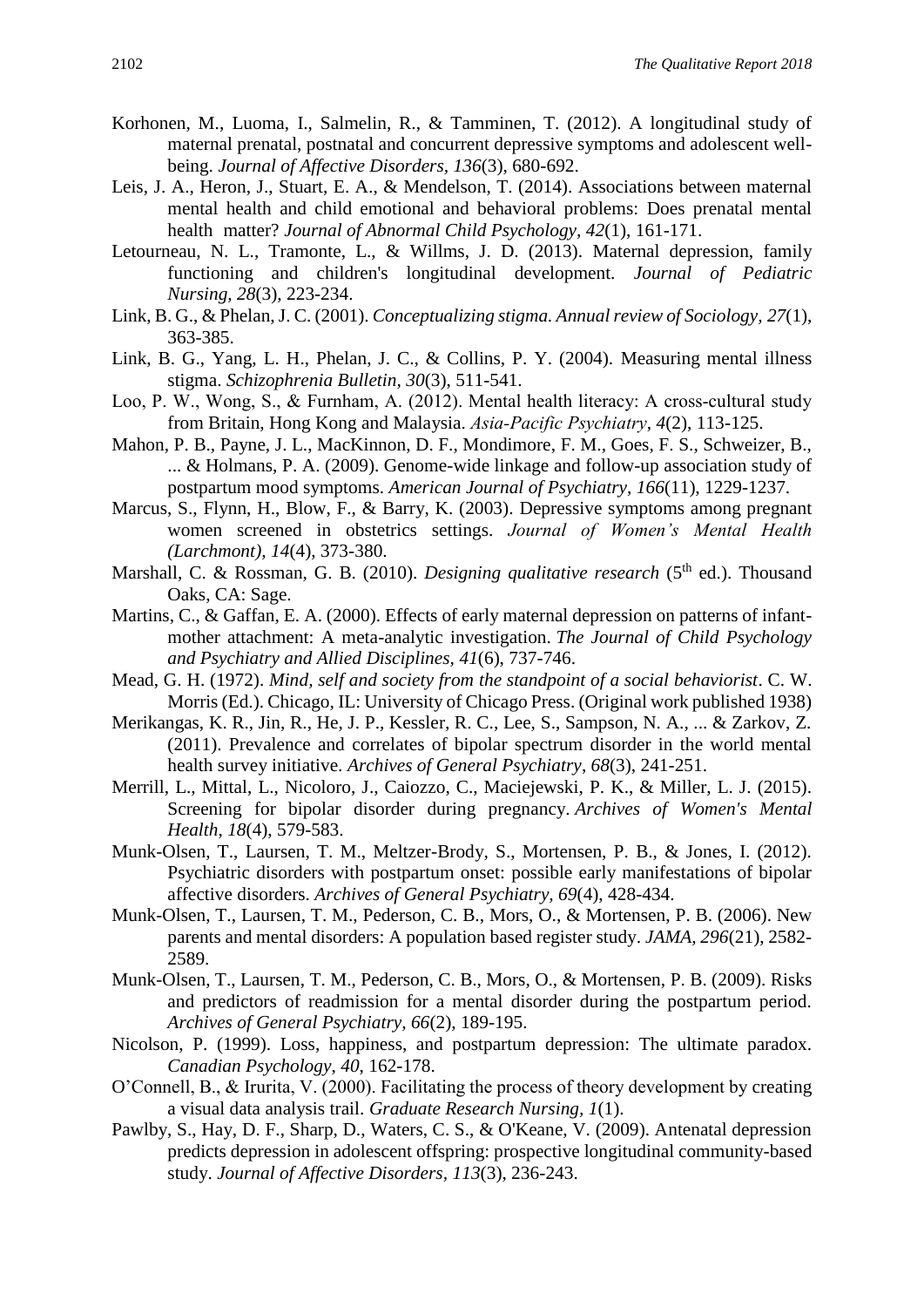- Peele, P. B., Xu, Y., & Kupfer, D. J. (2003). Insurance expenditures on bipolar disorder: clinical and parity implications. *American Journal of Psychiatry*, *160*(7), 1286-1290.
- Pickenhagen, A., & Sartorius, N. (2002). *The WPA global programme to reduce the stigma and discrimination because of schizophrenia annotated bibliography*. Geneva, Switzerland: World Psychiatric Association.
- Pini, S., de Queiroz, V., Pagnin, D., Pezawas, L., Angst, J., Cassano, G. B., & Wittchen, H. U. (2005). Prevalence and burden of bipolar disorders in European countries. *European Neuropsychopharmacology*, *15*(4), 425-434.
- Robertson, E., Jones, I., Haque, S., Holder, R., & Craddock, N. (2005). Risk of puerperal and non-puerperal recurrence of illness following bipolar affective puerperal (post-partum) psychosis. *The British Journal of Psychiatry*, *186*(3), 258-259.
- Rodgers, B. L., & Cowles, K. V. (1993). The qualitative research audit trail: A complex collection of documentation. *Research in Nursing & Health, 16*(3), 219-226.
- Rodriguez, M., Patel, V., Jaswal, S., & De Souza, N. (2003). Listening to mothers: Qualitative studies on motherhood and depression from Goa, India. *Social Science Medicine*, *57*(10), 1791-1806.
- Sandelowski, M. (2002). Reembodying qualitative inquiry. *Qualitative Health Research, 12*(1), 104-115.
- Sanjuan, J. M. D. P., Martin-Santos, R. M. D. P., Garcia-Esteve, L. M. D. P., Carot, J. M., Guillamat, R. M. D. P., Gutierrez-Zotes, A., ... & Navines, R. (2008). Mood changes after delivery: Role of the serotonin transporter gene. *The British Journal of Psychiatry, 193*(5), 383-388.
- Sharma, V., Xie, B., Campbell, M. K., Penava, D., Hampson, E., Mazmanian, D., & Pope, C. J. (2014). A prospective study of diagnostic conversion of major depressive disorder to bipolar disorder in pregnancy and postpartum. *Bipolar Disorders*, *16*(1), 16-21.
- Schetter, C. D., & Tanner, L. (2012). Anxiety, depression and stress in pregnancy: implications for mothers, children, research, and practice. *Current Opinion in Psychiatry, 25*(2), 141-148.
- Sit, D. (2004). Women and bipolar disorder across the life span. *Journal of the American Medical Women's Association, 59*(2), 91-100.
- Stein, A., Pearson, R. M., Goodman, S. H., Rapa, E., Rahman, A., McCallum, M., ... & Pariante, C. M. (2014). Effects of perinatal mental disorders on the fetus and child. *The Lancet*, *384*(9956), 1800-1819.
- Strauss, A., & Corbin, J. (1998). *Basics of qualitative research techniques*. Thousand Oaks, CA: Sage Publications.
- Stip, E., Caron, J., & Mancini-Marïe, A. (2006). General population perceptions and attitudes towards schizophrenia and bipolar disorder. *Primary Care and Community Psychiatry*, *11*(4), 157-165.
- Sugiura, T., Sakamoto, S., Kijima, N., Kitamura, F., & Kitamura, T. (2000). Stigmatizing perception of mental illness by Japanese students: Comparison of different psychiatric disorders. *The Journal of Nervous and Mental Disease*, *188*(4), 239-242.
- Sutter-Dallay, A. L., Murray, L., Dequae-Merchadou, L., Glatigny-Dallay, E., Bourgeois, M. L., & Verdoux, H. (2011). A prospective longitudinal study of the impact of early postnatal vs. chronic maternal depressive symptoms on child development. *European Psychiatry, 26*(8), 484-489.
- Thornicroft, G., Brohan, E., Rose, D., Sartorius, N., & Leese, M. (2009). Global pattern of experienced and anticipated discrimination against people with schizophrenia: A crosssectional survey. *The Lancet*, *373*(9661), 408-415.
- Thornicroft, G., Rose, D., Kassam, A., & Sartorius, N. (2007). Stigma: Ignorance, prejudice or discrimination? *The British Journal of Psychiatry, 190*(3), 192-